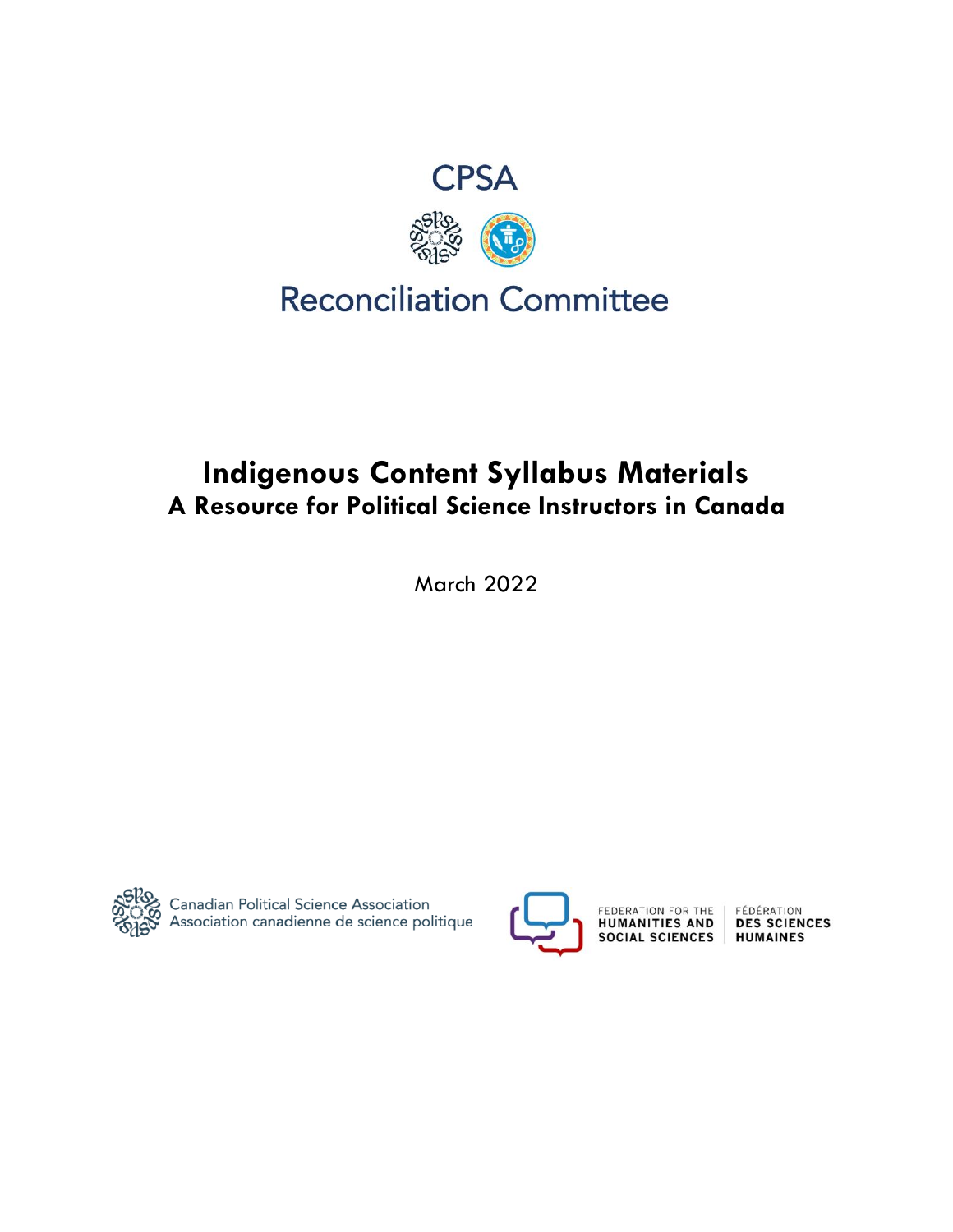# **Table of Contents**

| <b>INTRODUCTION</b>                                                                               | 3  |
|---------------------------------------------------------------------------------------------------|----|
| <b>PART ONE: Other Syllabi - Major Works</b>                                                      | 5  |
| Other Syllabi                                                                                     | 5  |
| Landmark Reports                                                                                  | 5  |
| Major Works (paradigm-setting works on Indigenous politics in "Canada," by Indigenous<br>authors) | 6  |
| <b>Major Edited Volumes</b>                                                                       | 6  |
| <b>PART TWO: Canadian-Indigenous Politics</b>                                                     | 8  |
| The Canadian Constitution and Canadian Law                                                        | 8  |
| Criminal Law, the Police, and the Carceral System                                                 | 9  |
| Federalism                                                                                        | 9  |
| Parliament, Electoral Democracy, and Political Participation                                      | 10 |
| PART THREE: Indigenous Politics in 'Canada'                                                       | 11 |
| Decolonization                                                                                    | 11 |
| Resurgence                                                                                        | 12 |
| Reconciliation                                                                                    | 13 |
| Indigeneity and Nationhood                                                                        | 14 |
| Contested Identities, Contested Belonging                                                         | 15 |
| Sovereignty, Self-Determination, and Self-Government                                              | 16 |
| <b>Indigenous Organizing/Social Movements</b>                                                     | 17 |
| Indigenous Internationalisms and the UN Declaration on the Rights of Indigenous<br>Peoples        | 17 |
| Treaties/Diplomacy                                                                                | 18 |
| <b>Indigenous Political Traditions</b>                                                            | 20 |
| Indigenous Legal Traditions                                                                       | 20 |
| Indigenous Feminisms, Masculinities, and Queer and Two-Spirit Critiques                           | 21 |
| <b>Indigenous Feminisms</b>                                                                       | 21 |
| <b>Indigenous Masculinities</b>                                                                   | 21 |
| Indigenous Queer and Two-Spirit Critiques                                                         | 22 |
| Territoriality                                                                                    | 22 |
| Climate Change and Environmental Justice                                                          | 23 |
| Settler Colonialism                                                                               | 24 |
| Settler Capitalism                                                                                | 25 |
| Colonization as Gender- and Sex-Based Violence                                                    | 26 |
| Race, Anti-Racism and Racialization                                                               | 26 |
| Indigenous Methodologies                                                                          | 27 |
| <b>Critiquing Political Science</b>                                                               | 28 |
| <b>Critiquing the University</b>                                                                  | 29 |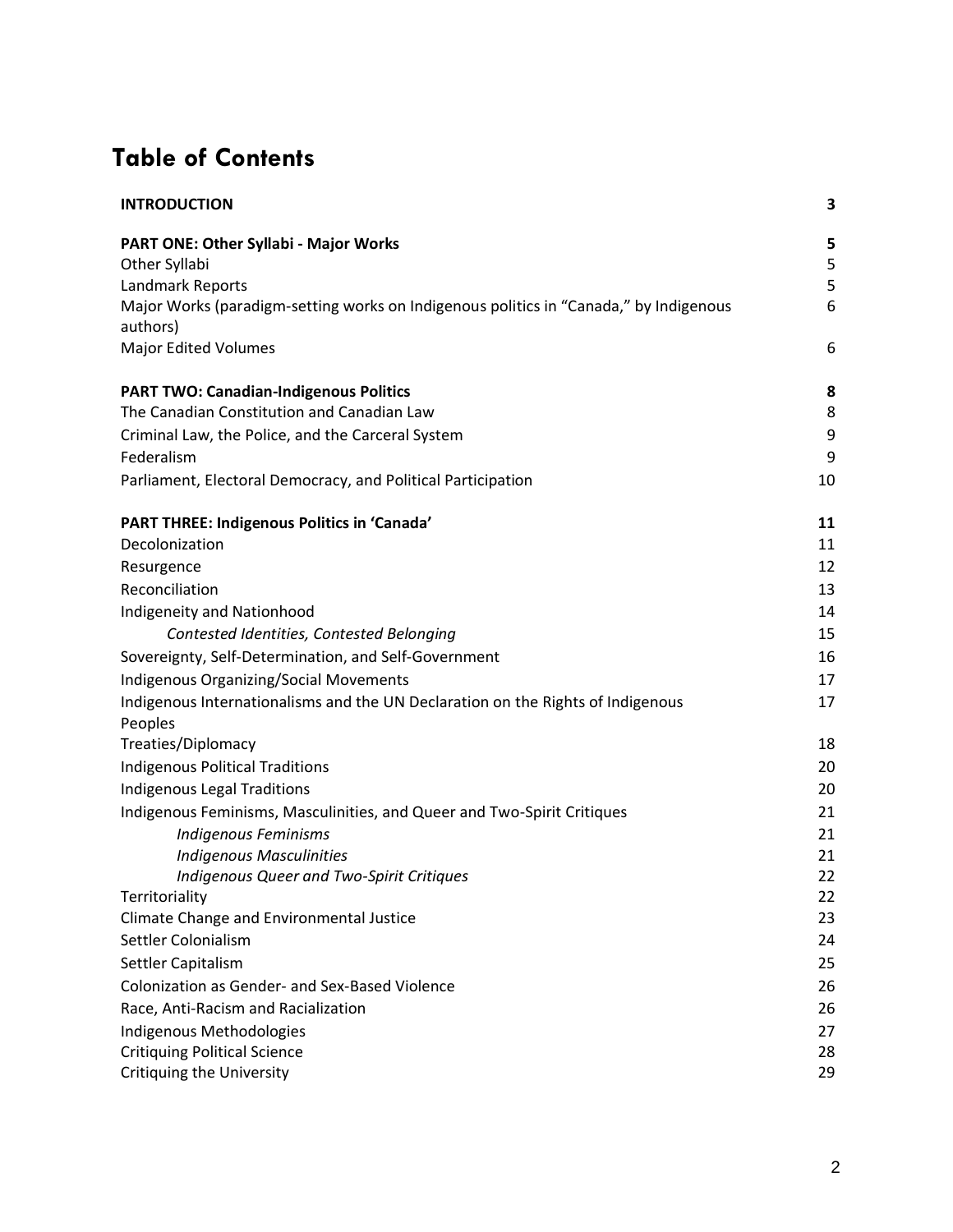## **Introduction**

As the Truth and Reconciliation Commission of Canada, the National Inquiry into Missing and Murdered Indigenous Women and Girls, and leading scholarship all make clear, educational institutions, including universities, have played a major role in the perpetuation of colonialism in Canada. The Reconciliation Committee of the Canadian Political Science Association encourages all educators, and especially political scientists, to incorporate the materials from this list into their syllabi, graduate reading lists, and research agendas, as part of a broader effort to reflect upon, and challenge, the role that education has played in the genocides of Indigenous Peoples.

The materials included here are intended to counter the weight of political science's and cognate disciplines' scholarship on Indigenous matters, so as to privilege a liberatory, critical race, postand anti-colonial, and/or an Indigenous feminist theoretical framework; to privilege Indigenousled scholarship that fits with that framework or that addresses the experience and consequences of the colonial experience. The objective is to construct a curated list amenable to revision, and directed at assisting the professoriate to improve its understanding, teaching, research and supervision by developing competence on these matters and be able to more carefully engage the political science canon; and to assist student scholars to develop similar competence and comfort with these materials and this approach as they proceed in their own careers.

This is the third update, and the first major revision to this syllabus. A further update will incorporate French-language sources into the revised structure. The resource is now organized into three sections. The first section provides an overview of some major works. It also includes links to existing, overlapping syllabi resources.

The division between the second and third sections is conceptual. In law, it is now customary to distinguish between Aboriginal Law –a field of Canadian law– and Indigenous law –the legal frameworks through which Indigenous peoples organize themselves. In a similar way, this syllabus draws a soft distinction between the study of Canadian-Indigenous politics and Indigenous politics "in" Canada. The former concerns Indigenous peoples' relationship to the institutions of the Canadian state, and is surveyed in Part Two. The latter names an autonomous, global field of inquiry into the ways Indigenous peoples govern themselves and seek just and liberated futures. It is the focus of Part Three.

Materials which are especially accessible (e.g., appropriate for lower-level undergraduates or other audiences with little prior familiarity) are indicated by an asterix. In some cases, texts that are key to conversations across different themes are repeated on the list.

This work is necessarily a work in progress. As work continues to be published or drawn to our attention, this resource will be periodically updated.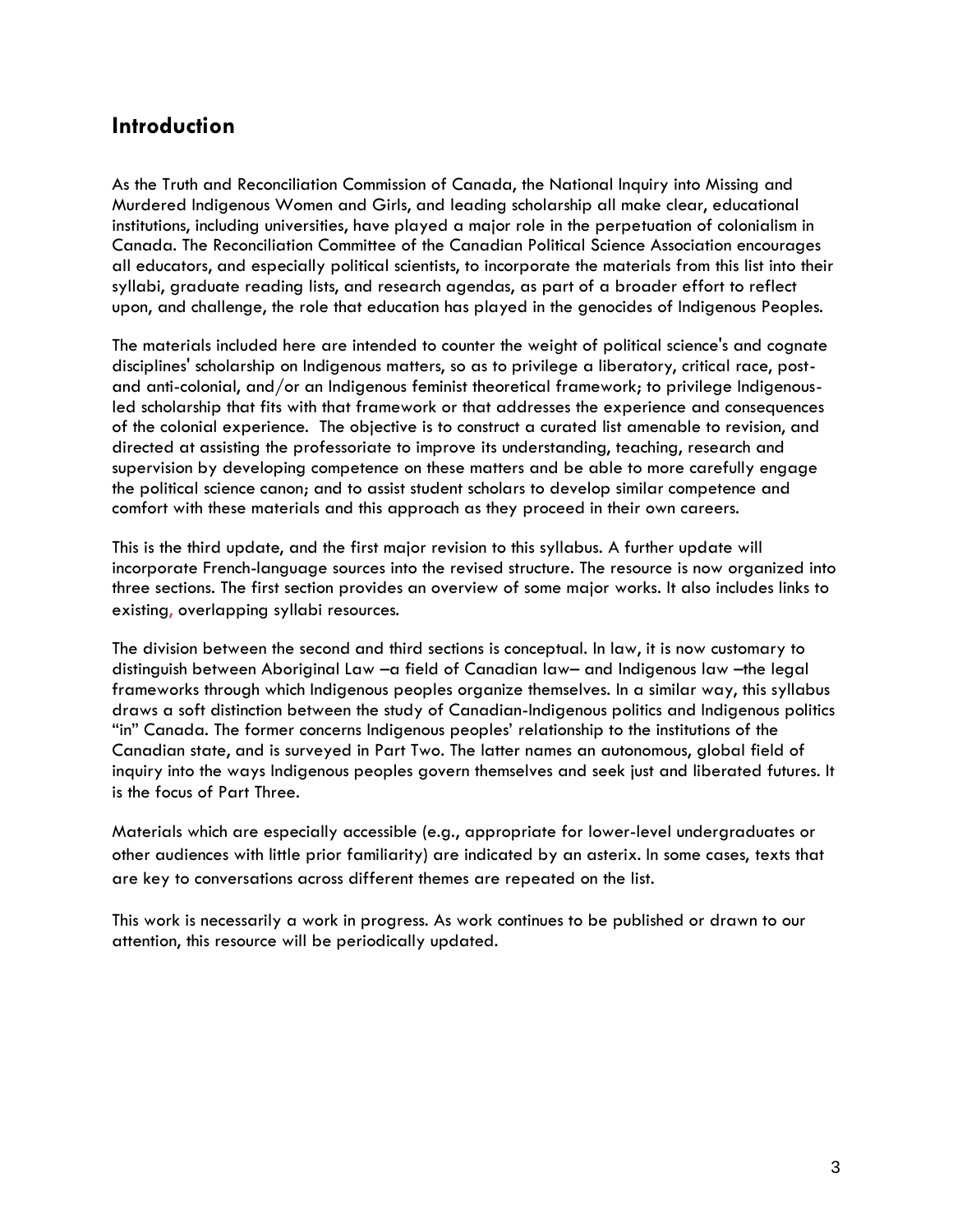## **Acknowledgements**

The Canadian Political Science Association would like to thank the **Federation for the Humanities and Social Sciences** for its generous financial contribution to this project.

The CPSA Reconciliation Committee acknowledges the financial support of the **Canadian Political Science Association** and the **Federation for the Humanities and Social Sciences** in preparing this resource.

The CPSA and the committee also wish to express their great appreciation to **[Daniel](/Users/Francisco/Desktop/WORKING%20ON%20IT/daniel.sherwin@mail.utoronto.ca)  [Sherwin](/Users/Francisco/Desktop/WORKING%20ON%20IT/daniel.sherwin@mail.utoronto.ca)** (PhD Candidate, University of Toronto) and **[Phil Henderson](/Users/Francisco/Desktop/WORKING%20ON%20IT/philhend@uvic.ca)** (PhD Candidate, University of Victoria), whose deep knowledge of the literature and excellent editorial judgement were crucial in pulling this version of the syllabus together; and **[Ben Rutkowski](/Users/Francisco/Desktop/WORKING%20ON%20IT/ben.rutkowski@cpsa-acsp.ca)** (Communications Assistant, CPSA – Political Science Student, University of Victoria) for his technical support and constructive suggestions during the planning and development of this document and the syllabus' site.

## **[CPSA Reconciliation Committee](https://cpsa-acsp.ca/trc/)**

[Joyce Green](https://www.uregina.ca/arts/politics-international-studies/faculty-staff/faculty/zzz-green-joyce.html) – President [Éléna Choquette](https://www.elenachoquette.ca/)  [Gordon Christie](https://allard.ubc.ca/about-us/our-people/gordon-christie) [Emily Grafton](https://www.uregina.ca/external/communications/feature-stories/current/2016/06-21.html) [Stephanie Irlbacher-Fox](https://carleton.ca/3ci/people/principal-investigator-and-project-director-lcac-modern-treaties-implementation-research-mtir-project/) [Matthew James](https://www.uvic.ca/socialsciences/politicalscience/people/directory/jamesmatt.php) [David B. MacDonald](https://www.davidbmacdonald.com/) [Daniel Voth](https://poli.ucalgary.ca/profiles/daniel-voth)



Canadian Political Science Association<br>Association canadienne de science politique



FEDERATION FOR THE **HUMANITIES AND SOCIAL SCIENCES** 

FÉDÉRATION **DES SCIENCES HUMAINES**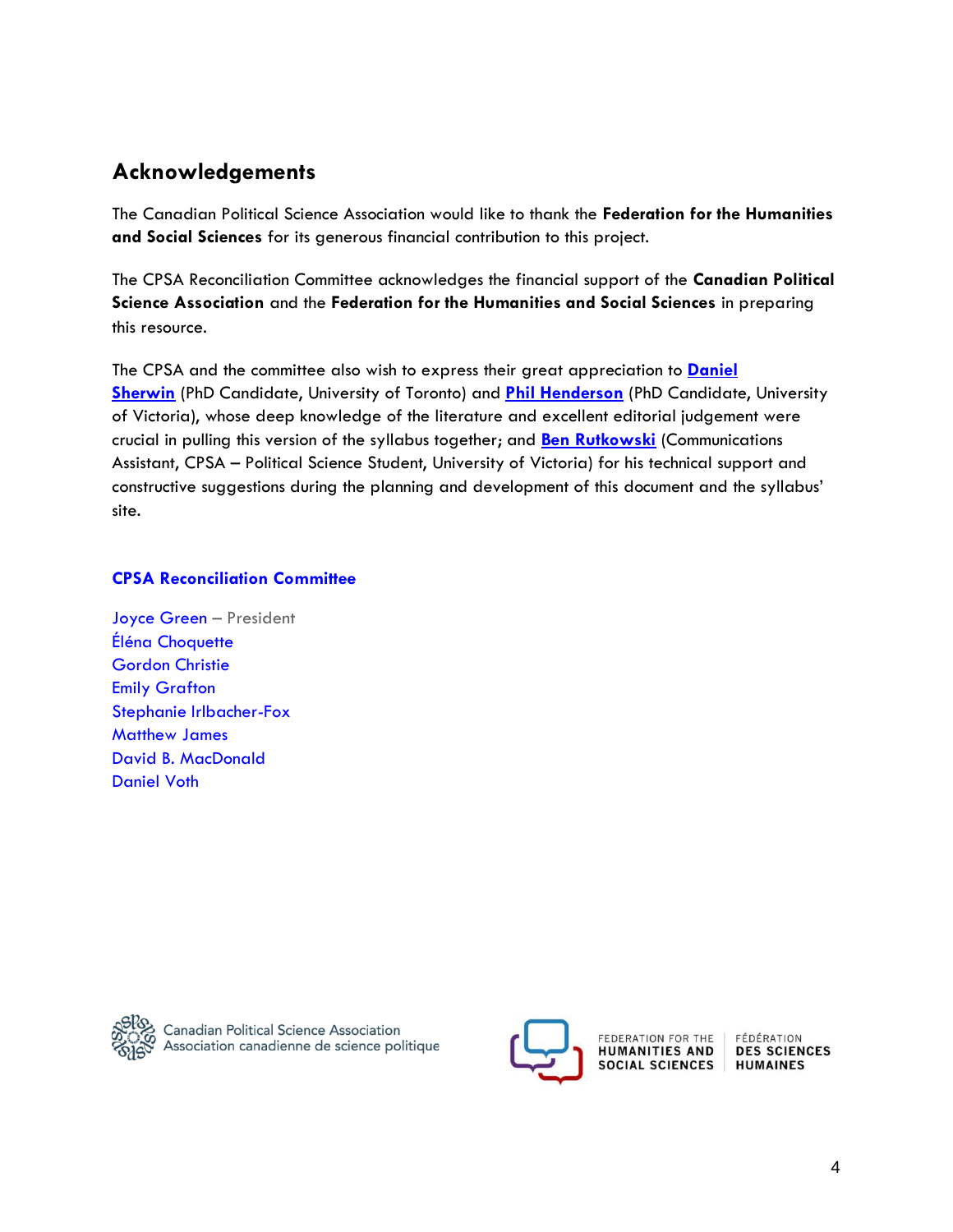## **PART ONE: Other Syllabi - Major Works**

*This section presents an overview of some major works and includes links to existing, overlapping syllabi resources*.

## **Other Syllabi**

- Canadian Historical Association. *A Syllabus for History After the TRC*. 2018. [https://cha-shc.ca/\\_uploads/5d5e99b2065d6.pdf](https://cha-shc.ca/_uploads/5d5e99b2065d6.pdf)
- NYC Stands With Standing Rock. *Standing Rock Syllabus.* 2016. <https://nycstandswithstandingrock.wordpress.com/standingrocksyllabus/>
- CPSA Reconciliation Committee "Indigenous Content Syllabus" November 2019 update. [https://cpsa-acsp.ca/wp-content/uploads/2020/02/Indigenous-Content-Syllabus-](https://cpsa-acsp.ca/wp-content/uploads/2020/02/Indigenous-Content-Syllabus-Materials-November-27-2019.pdf)[Materials-November-27-2019.pdf](https://cpsa-acsp.ca/wp-content/uploads/2020/02/Indigenous-Content-Syllabus-Materials-November-27-2019.pdf)

## **Landmark Reports**

- \* Canada Royal Commission on Aboriginal Peoples (RCAP). *Report of the Royal Commission on Aboriginal Peoples. Vol. 1, Looking Forward, Looking Back*. Ottawa, Ont.: Indian and Northern Affairs Canada, 1996
	- ———. *Report of the Royal Commission on Aboriginal Peoples. Volume 2, Restructuring the Relationship*. Ottawa, Ont.: Minister of Supply and Services Canada, 1996. *and other reports*.
- Reports of the RCAP. [https://www.bac-lac.gc.ca/eng/discover/aboriginal-heritage/royal](https://www.bac-lac.gc.ca/eng/discover/aboriginal-heritage/royal-commission-aboriginal-peoples/Pages/final-report.aspx)[commission-aboriginal-peoples/Pages/final-report.aspx](https://www.bac-lac.gc.ca/eng/discover/aboriginal-heritage/royal-commission-aboriginal-peoples/Pages/final-report.aspx)
- Truth and Reconciliation Commission of Canada (TRCC). *Honouring the Truth, Reconciling for the Future: Summary of the Final Report of the Truth and Reconciliation Commission of Canada*, 2015.

[http://epe.lac-bac.gc.ca/100/201/301/weekly\\_acquisition\\_lists/2015/w15-24-F-](http://epe.lac-bac.gc.ca/100/201/301/weekly_acquisition_lists/2015/w15-24-F-E.html/collections/collection_2015/trc/IR4-7-2015-eng.pdf)E.html/collections/collection 2015/trc/IR4-7-2015-eng.pdf

———. 2015a. *Calls to Action*. [https://www2.gov.bc.ca/assets/gov/british-columbians-our-governments/indigenous-people/aboriginal-peoples](https://www2.gov.bc.ca/assets/gov/british-columbians-our-governments/indigenous-people/aboriginal-peoples-documents/calls_to_action_english2.pdf)[documents/calls\\_to\\_action\\_english2.pdf](https://www2.gov.bc.ca/assets/gov/british-columbians-our-governments/indigenous-people/aboriginal-peoples-documents/calls_to_action_english2.pdf)

## Reports of the TRCC*.*

<https://nctr.ca/records/reports/#trc-reports>

National Inquiry into Missing and Murdered Indigenous Women and Girls. *Reclaiming Power and Place: The Final Report of the National Inquiry into Missing and Murdered Indigenous Women and Girls*. 2019. With related documents. [https://www.mmiwg-ffada.ca/final](https://www.mmiwg-ffada.ca/final-report/)[report/](https://www.mmiwg-ffada.ca/final-report/)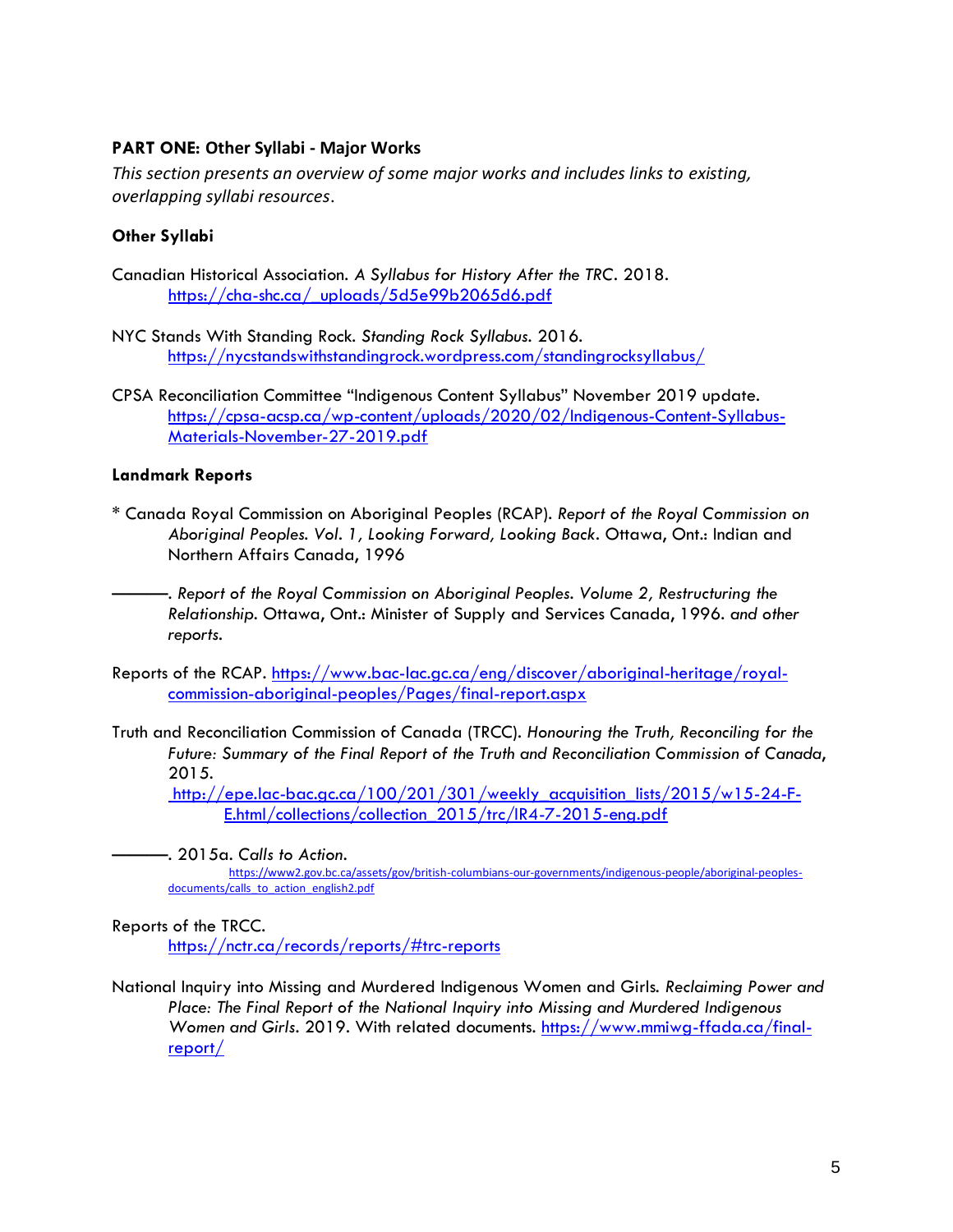**Major Works** *(paradigm-setting works on Indigenous politics in "Canada," by Indigenous authors)*

- Borrows, John. *Canada's Indigenous Constitution*. Toronto: University of Toronto Press, 2010. AND Borrows, John. *Drawing out Law : A Spirit's Guide*. Toronto: University of Toronto Press, 2010.
- \* Cardinal, Harold. *The Unjust Society: The Tragedy of Canada's Indians*. Edmonton: Hurtig Ltd., 1969.
- Coulthard, Glen Sean. *Red Skin, White Masks: Rejecting the Colonial Politics of Recognition*. Minneapolis: University of Minnesota Press, 2014.
- King, Thomas. *The Inconvenient Indian: A Curious Account of Native People in North America*. Toronto: Anchor Canada, 2012.
- Kuokkanen, Rauna. *Restructuring Relations: Indigenous Self-Determination, Governance, and Gender*. Oxford Scholarship Online. New York, NY: Oxford University Press, 2019.
- Manuel, George, and Michael Posluns. The Fourth World: An Indian Reality. Minneapolis: University of Minnesota Press, 2019.
- Simpson, Audra. *Mohawk Interrupts: Political Life Across the Borders of Settler States*. Durham: Duke University Press, 2014.
- Simpson, Leanne Betasamosake. *As We Have Always Done: Indigenous Freedom through Radical Resistance*. University of Minnesota Press. 2017.
- Turner, Dale A. *This Is Not a Peace Pipe : Towards a Critical Indigenous Philosophy*. Toronto: University of Toronto Press, 2006.

## **Major Edited Volumes**

- Adese, Jennifer, and Chris Anderson eds. *A People and a Nation: New Directions in Contemporary Métis Studies.* Vancouver: UBC Press, 2021.
- Asch, Michael, John Borrows, and James Tully, eds. *Resurgence and Reconciliation: Indigenous-Settler Relations and Earth Teachings*. Toronto: University of Toronto Press, 2018.
- Coyle, Michael, and John Borrows, eds. *The Right Relationship: Reimagining the Implementation of Historical Treaties*. Toronto: University of Toronto Press, 2017.
- Green, Joyce A. *Making Space for Indigenous Feminism*, 2nd edition. Halifax: Fernwood Publishing, 2017.
- Green, Joyce A. *Indivisible: Indigenous Human Rights*. Halifax: Fernwood Publishing, 2014.
- \* Ladner, Kiera L., and Leanne. Simpson, eds. *This Is an Honour Song : Twenty Years since the Blockades, an Anthology of Writings on the "Oka Crisis."* Winnipeg: Arbeiter Ring Pub., 2010.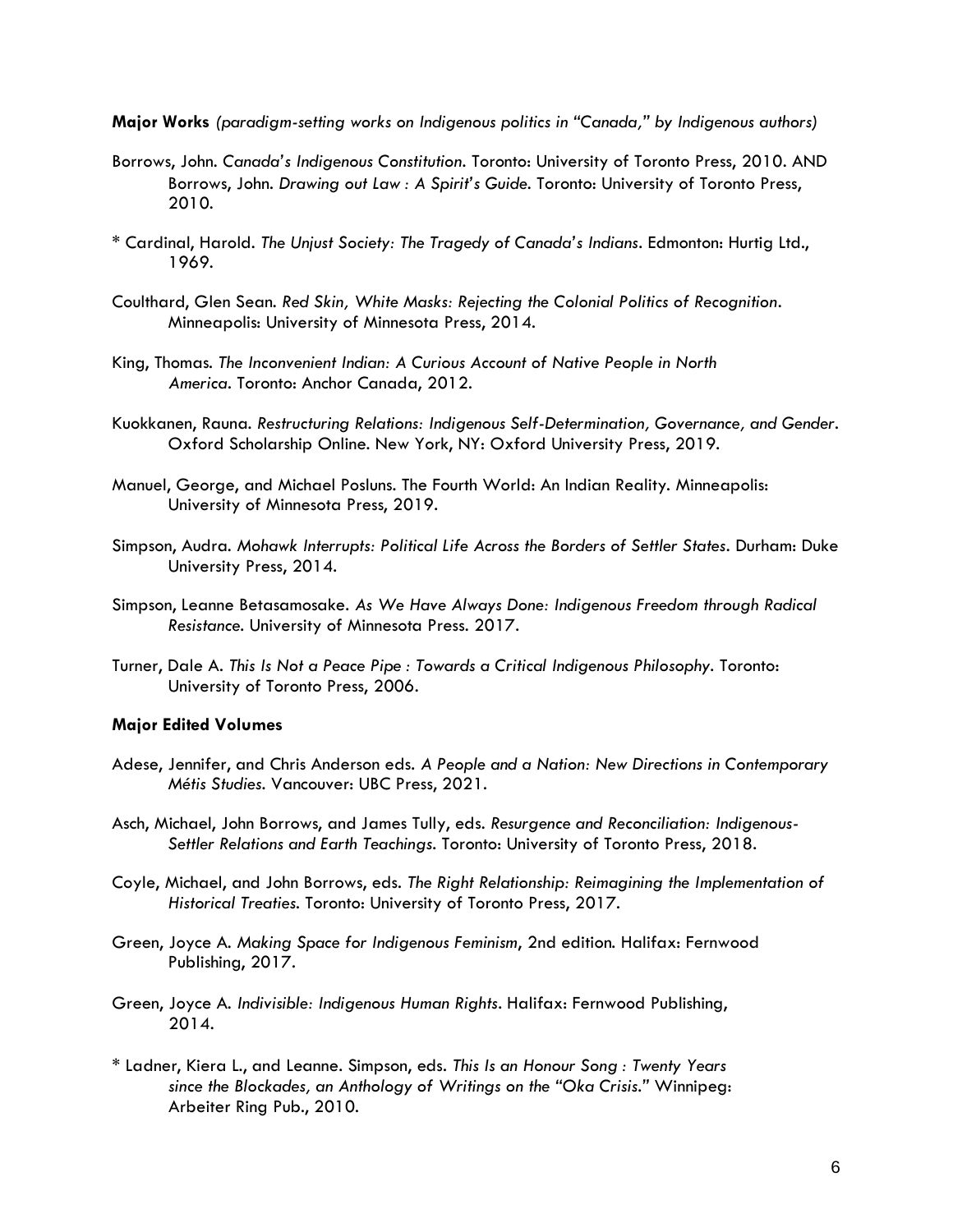- \* Simpson, Leanne, ed. *Lighting the Eighth Fire: The Liberation, Resurgence, and Protection of Indigenous Nations*. Winnipeg: ARP Books, 2008.
- Starblanket, Gina and David Long. *Visions of the Heart: Issues Involving Indigenous*  People in Canada, 5<sup>th</sup> Edition. Toronto: Oxford University Press, 2019.
- Tait, Myra, and Kiera Ladner, eds. *Surviving Canada: Indigenous Peoples Celebrate 150 Years of Betrayal*. Winnipeg: Arbeiter Ring Publishing, 2017.
- Timpson, Annis May, ed. *First Nations, First Thoughts: The Impact of Indigenous Thought in Canada*. Vancouver: University of British Columbia Press, 2010.
- Woolford, Andrew John, Jeff Benvenuto, and Alexander Laban Hinton. *Colonial Genocide in Indigenous North America*. Durham: Duke University Press, 2014.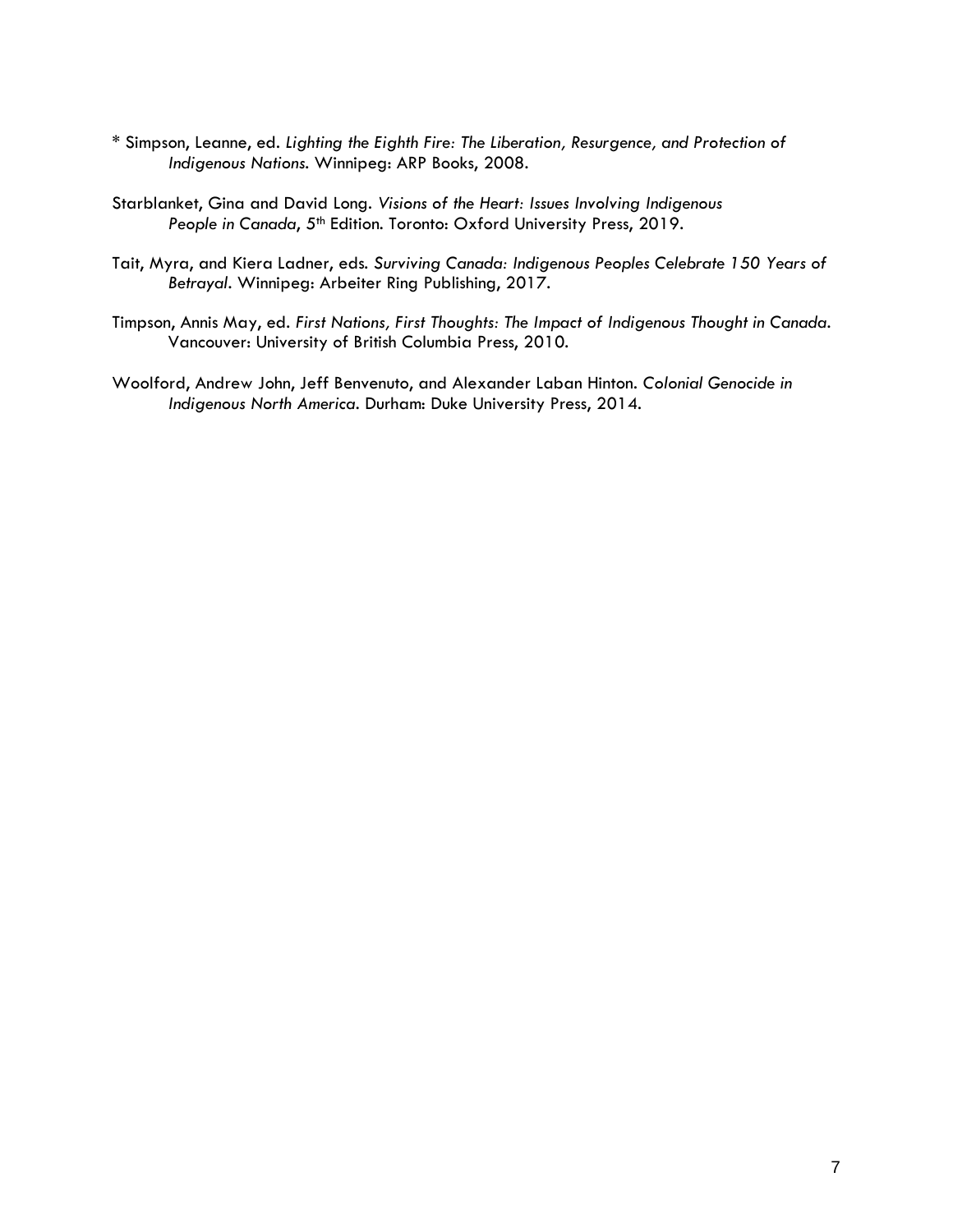#### **PART TWO: Canadian-Indigenous Politics**

*This section highlights some important scholarship on the relationship between Indigenous peoples and the major institutions of the Canadian state, with a strong focus on Indigenous authors and on decolonial and liberatory approaches.* 

### **The Canadian Constitution and Canadian Law**

- Asch, Michael. *On Being Here to Stay: Treaties and Aboriginal Rights in Canada*. Toronto: University of Toronto Press, 2014.
- Borrows, John. "Wampum at Niagara: The Royal Proclamation, Canadian Legal History, and Self-Government." In *Aboriginal Treaty Rights in Canada: Essays of Law, Equality, and Respect for Difference*. Edited by Michael Asch. Vancouver: UBC Press, 1997. 155‐172.
- Borrows, John. *Recovering Canada: The Resurgence of Indigenous Law*. Toronto: University of Toronto Press, 2002.
- Borrows, John. "Canada's Colonial Constitution." In *The Right Relationship: Reimagining the Implementation of Historical Treaties*. Edited by Michael Coyle and John Borrows. Toronto: University of Toronto Press, 2017[.](http://myaccess.library.utoronto.ca/login?url=http://books.scholarsportal.info/viewdoc.html?id=/ebooks/ebooks3/utpress/2017-07-05/1/9781442630222)
- Christie, Gordon. "Canadian Law and Its Puzzles." In *Canadian Law and Indigenous Self-Determination: A Naturalist Analysis*. Toronto: University of Toronto Press: 2019. 73-129.
- Coburn, Veldon. "Indigenous People and the Constitution Conversation." *Policy Options* (June 9, 2017). Online.
- Gehl, Lynn. *Gehl v. Canada: Challenging Sex Discrimination in the Indian Act*. Regina: University of Regina Press, 2021.
- Macklem, Patrick. *Indigenous Difference and the Constitution of Canada*. Toronto: University of Toronto Press, 2012[.](http://myaccess.library.utoronto.ca/login?url=http://books.scholarsportal.info/viewdoc.html?id=/ebooks/ebooks3/utpress/2015-01-14/1/9781442627901)
- Monture-Angus, Patricia. *Journeying Forward: Dreaming First Nations Independence*. Winnipeg: Fernwood Publishing, 1999.
- Nichols, Joshua. *A Reconciliation without Recollection? An Investigation of the Foundations of Aboriginal Law in Canada*. Toronto: University of Toronto Press, 2020.
- \* Russell, Peter H. *Canada's Odyssey: A Country Based on Incomplete Conquests*. Toronto: University of Toronto Press, 2017.
- Tully, James. *Strange Multiplicity: Constitutionalism in an Age of Diversity*. Cambridge: Cambridge University Press, 1995.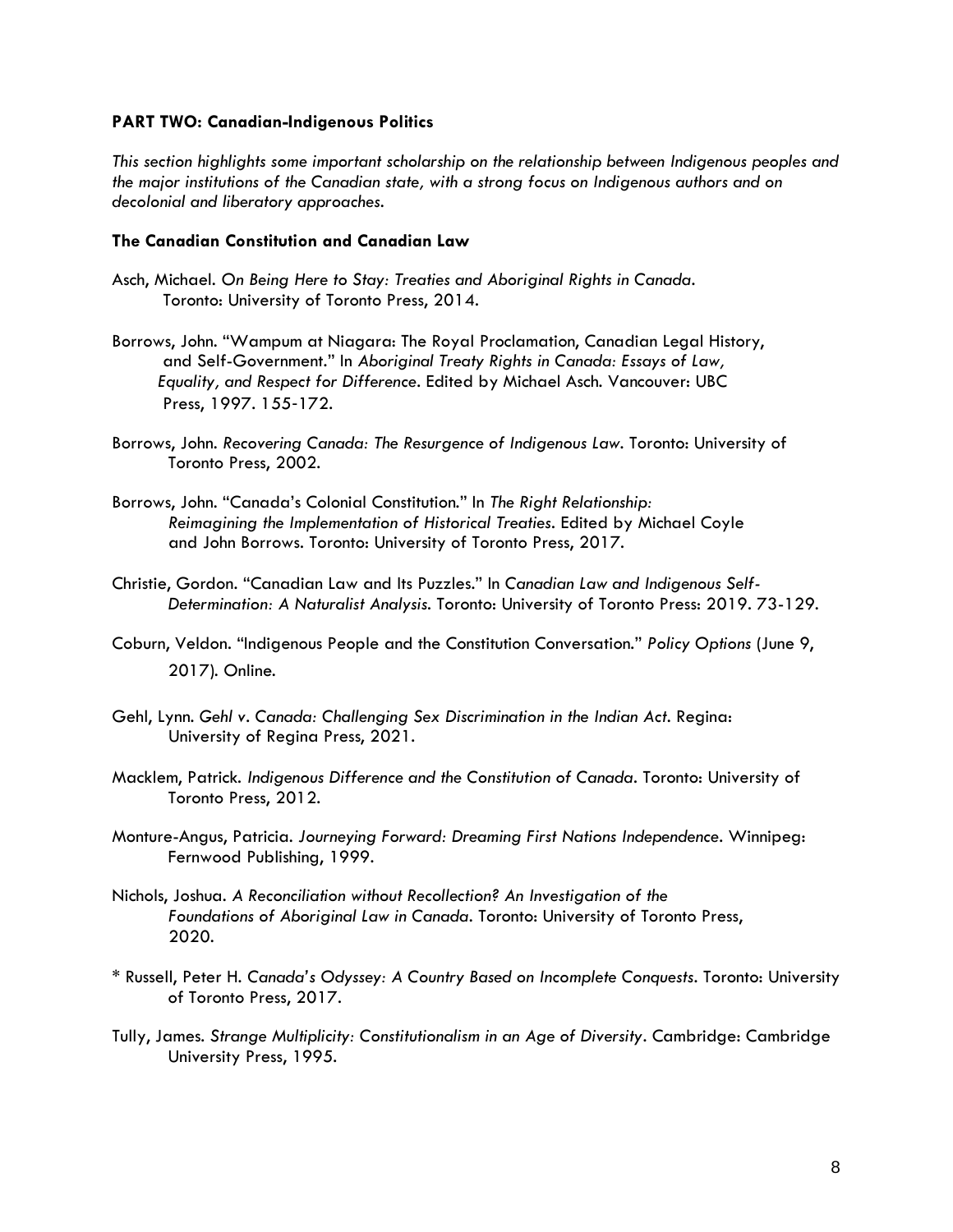#### **Criminal Law, the Police, and the Carceral System**

- Comack, Elizabeth. *Coming Back to Jail: Women, Trauma, and Criminalization*. Halifax ; Winnipeg: Fernwood Books Ltd, 2018.
- Comack, Elizabeth, Lawrence Deane, Larry Morrissette, and Jim Silver. *Indians Wear Red: Colonialism, Resistance, and Aboriginal Street Gangs*. Fernwood Publishing, 2013.
- Cecillia, Brooke. "Cloaked Meaning and Moral Craftwork: Progress and Perpetual Problems in the News Coverage of Indigenous Peoples and Canada's Justice System." *Canadian Journal of Communication* 46(3) (2021): 587–612.
- Crosby, Jeffery, and Andrew Monaghan. *Policing Indigenous Movements: Dissent and the Security State*. Halifax: Fernwood Books, 2018.
- Monchalin, Lisa. *The Colonial Problem: An Indigenous Perspective on Crime and Injustice in Canada*. Toronto: University of Toronto Press, 2016.
- Razack, Sherene. *Dying from Improvement: Inquests and Inquiries into Indigenous Deaths in Custody*. University of Toronto Press, 2015.
- Stark, Heidi Kiiwetinepinesiik. "Criminal Empire: The Making of the Savage in a Lawless Land." *Theory & Event* 19(4) (October 12, 2016)[.](https://muse-jhu-edu.myaccess.library.utoronto.ca/article/633282)

#### **Federalism**

- Abele, Frances, and Michael J. Prince. "Aboriginal Governance and Canadian Federalism: A to-Do List for Canada." In *New Trends in Canadian Federalism*. Edited by François Rocher and Miriam Catherine Smith, 2nd Edition. Peterborough, ON: Broadview Press, 2003.
- Green, Joyce. "Self-determination, Citizenship, and Federalism: Indigenous and Canadian Palimpsest." In *Reconfiguring Aboriginal-State Relations*. Edited by Michael Murphy. Institute of Intergovernmental Relations, School of Policy Studies: Queen's University, 2005. 329-352
- Hamilton, Robert. "Indigenous Peoples and Interstitial Federalism in Canada Special Issue: Treaty Federalism." *Review of Constitutional Studies* 24(1) (2019): 43–84.
- \* Ladner, Kiera. "Treaty Federalism: An Indigenous Vision of Canadian Federalisms." In *New Trends in Canadian Federalism,* 2nd Edition. Edited by François Rocher and Miriam Catherine Smith. Peterborough, ON: Broadview Press, 2003. 167–96.
- McCrossan, Michael, and Kiera Ladner. "Eliminating Indigenous Jurisdictions: Federalism, the Supreme Court, and Territorial Rationalities of Power." *Canadian Journal of Political Science* 49(3) (2016): 411-431.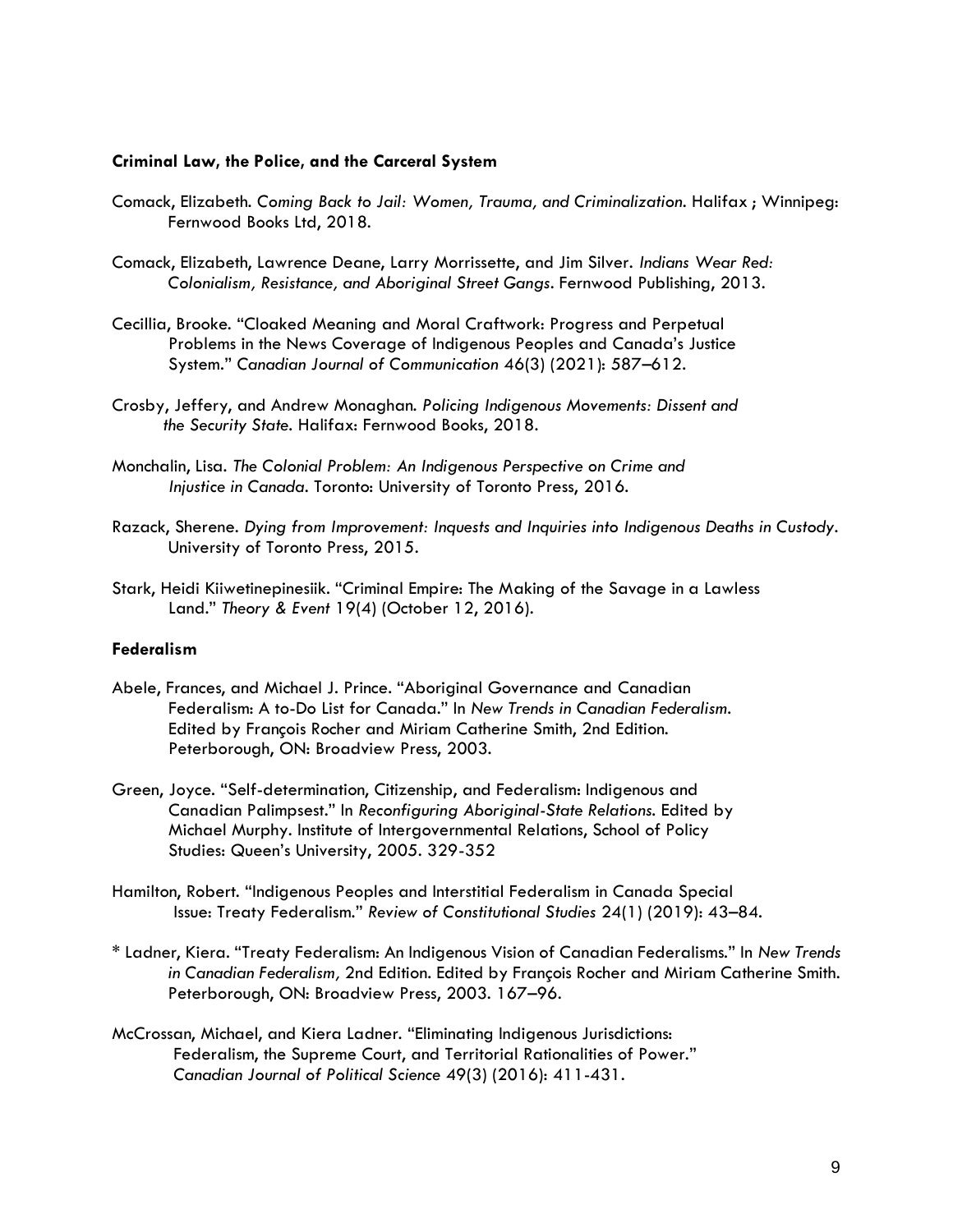Papillon, Martin. "Adapting Federalism: Indigenous Multilevel Governance in Canada and the United States." *Publius: The Journal of Federalism* 42(2) (2012): 289-312.

### **Parliament, Electoral Democracy, and Political Representation**

- Alfred, Taiaiake, Brock Pitawanakwat and Jackie Price. "The Meaning of Political Participation for Indigenous Youth: Charting the Course for Youth Civic and Political Participation." Canadian Policy Research Networks, 2007.
- Bear, Andre. "As an Indigenous Sovereigntist, I Will Vote in This Year's Federal Election." *CBC News* (September 17, 2021)[.](https://www.cbc.ca/news/canada/saskatchewan/first-person-andre-bear-vote-fedeal-election-1.6178086)  [https://www.cbc.ca/news/canada/saskatchewan/first-person-andre-bear-vote](https://www.cbc.ca/news/canada/saskatchewan/first-person-andre-bear-vote-%20%20%20%20%20%20%20%20%20%20fedeal-election-1.6178086)[fedeal-election-1.6178086](https://www.cbc.ca/news/canada/saskatchewan/first-person-andre-bear-vote-%20%20%20%20%20%20%20%20%20%20fedeal-election-1.6178086)
- Beauvais, Edana. "The Political Consequences of Indigenous Resentment." *Journal of Race, Ethnicity and Politics*, (2020): 1–28.
- Hosgood, Amanda Follett. "Jody Wilson-Raybould: Today's Politics Are Toxic to Indigenous Women." The Tyee. The Tyee, June 28, 2021[.](https://thetyee.ca/News/2021/06/28/Jody-Wilson-Raybould-Today-Politics-Toxic-Indigenous-Women/) [https://thetyee.ca/News/2021/06/28/Jody-Wilson-Raybould-Today-Politics-](https://thetyee.ca/News/2021/06/28/Jody-Wilson-Raybould-Today-Politics-%20%20%20%20%20%20%20%20%20%20%20%20%20%20Toxic-Indigenous-Women/)[Toxic-Indigenous-Women/](https://thetyee.ca/News/2021/06/28/Jody-Wilson-Raybould-Today-Politics-%20%20%20%20%20%20%20%20%20%20%20%20%20%20Toxic-Indigenous-Women/)
- Kirkby, Coel. "Reconstituting Canada: The Enfranchisement and Disenfranchisement of 'Indians,' circa 1837–1900." *University of Toronto Law Journal* 69(4) (2019): 497– 539.
- Ladner, Kiera and Michael McCrossan. *The Electoral Participation of Aboriginal People. Working Paper Series on Electoral Participation and Outreach Practices*. Ottawa: Chief Electoral Officer of Canada, 2006.
- Waabshkigaabo. "As an Anishinaabe Citizen, I Can't Vote in Good Conscience in Federal Elections." *CBC News* (September 17, 2021[\).](https://www.cbc.ca/news/canada/first-person-anishinaabe-vote-federal-election-1.6178236) [https://www.cbc.ca/news/canada/first](https://www.cbc.ca/news/canada/first-person-anishinaabe-vote-federal-election-1.6178236)[person-anishinaabe-vote-federal-election-1.6178236](https://www.cbc.ca/news/canada/first-person-anishinaabe-vote-federal-election-1.6178236)
- Wilson-Raybould, Jody. *From Where I Stand: Rebuilding Indigenous Nations for a Stronger Canada*. Vancouver: UBC Press, 2019.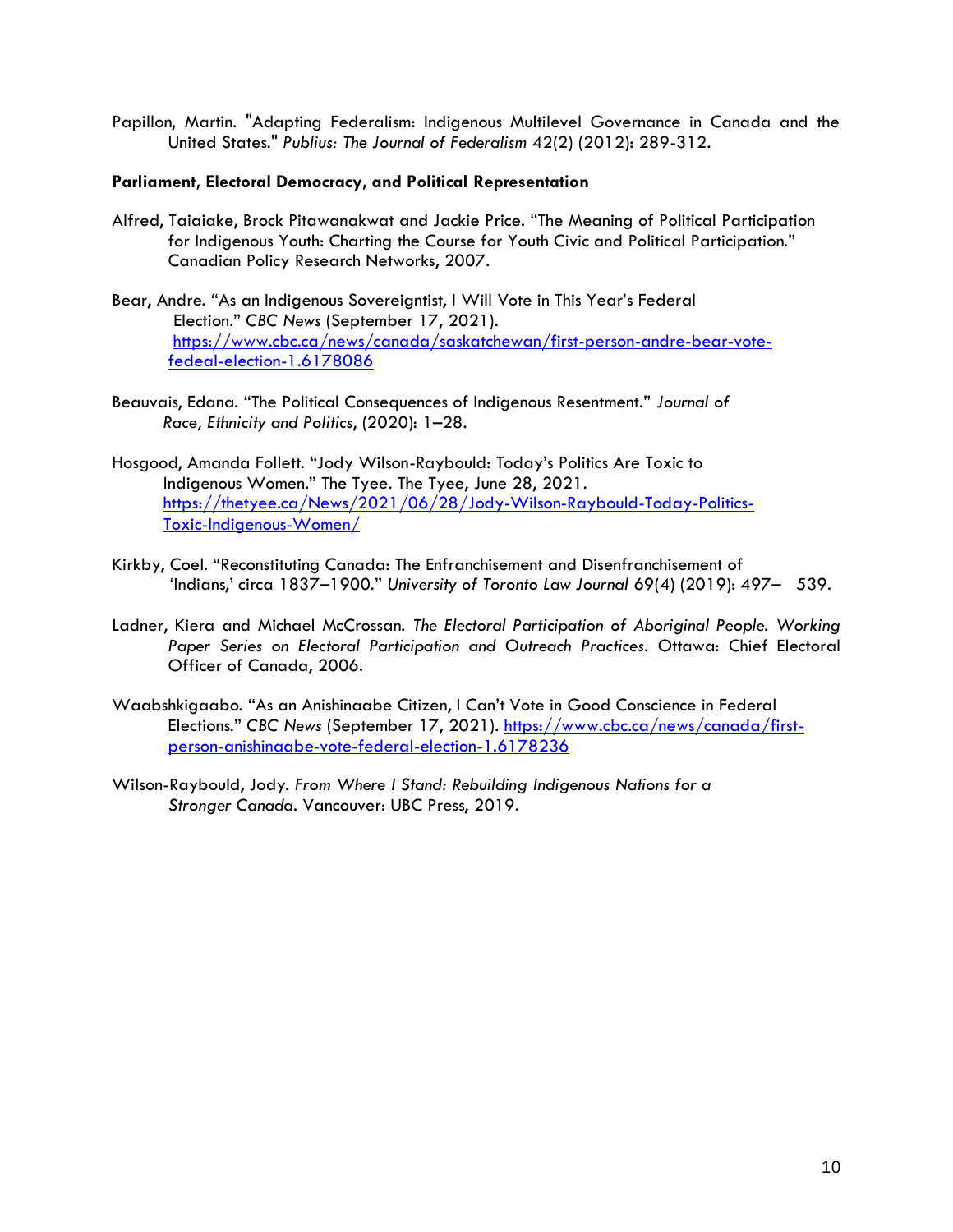## **PART THREE: Indigenous Politics in 'Canada'**

*Part three surveys selected scholarship on Indigenous politics, understood as a global field studying how Indigenous peoples' govern themselves and exercise political agency, with a focus Nations that now exist in relationship to "Canada." It is organized to reflect major terms, themes, and areas of dialogue within the field; since these dialogues are constantly evolving, the labels are imperfect and provisional.*

## **Decolonization**

- Altamirano-Jimenez, Isabel. "The Colonization and Decolonization of Indigenous Diversity." In *Lighting the Eighth Fire. The Liberation, Resurgence and Protection of Indigenous Nations*. Edited by Leanne Simpson. Winnipeg: Arbeiter Ring, 2008. 175-186.
- Christie, Gordon. "'Obligations,' Decolonization and Indigenous Rights to Governance." Canadian Journal of Law and Jurisprudence 27(1) (2014): 259-282.
- \* Dhamoon, Rita Kaur. "A Feminist Approach to Decolonizing Anti-Racism: Rethinking Transnationalism, Intersectionality, and Settler-Colonialism." *Feral Feminisms* 4 (2015): 20- 38.
- Gehl, Lynn. *Claiming Anishinaabe: Decolonizing the Spirit*. Regina: University of Regina Press, 2017.
- Hunt, Sarah, and Cindy Holmes. "Everyday Decolonization: Living a Decolonizing Queer Politics." *Journal of Lesbian Studies* 19(2) (2015): 154-172.
- Ladner, Kiera L. "Gendering Decolonization, Decolonizing Gender." *Australian Indigenous Law Review* 13(1) (2008): 62-77.
- Lawrence, Bonita and Enakshi Dua. "Decolonizing Antiracism." *Social Justice* 32(4) (2005): 120-143.
- Mackey, Eva. *Unsettled Expectations: Uncertainty, Land and Settler Decolonization*. Halifax: Fernwood Publishing, 2016.
- Manuel, George and Michael Posluns. *The Fourth World: An Indian Reality*. Minneapolis: University of Minnesota Press, 2019 [1975].
- Manuel, Arthur, and Grand Chief Ronald M. Derrickson. *Unsettling Canada: A National Wake-Up Call*. Toronto: Between the Lines, 2015.
- Maracle, Lee. *My Conversations with Canadians*. Toronto: BookThug, 2017.
- \* McFarlane, Peter and Nicole Schabus, editors. *Whose Land is it Anyway? A Manual for Decolonization*. Federation of Post-Secondary Educators of BC, 2017.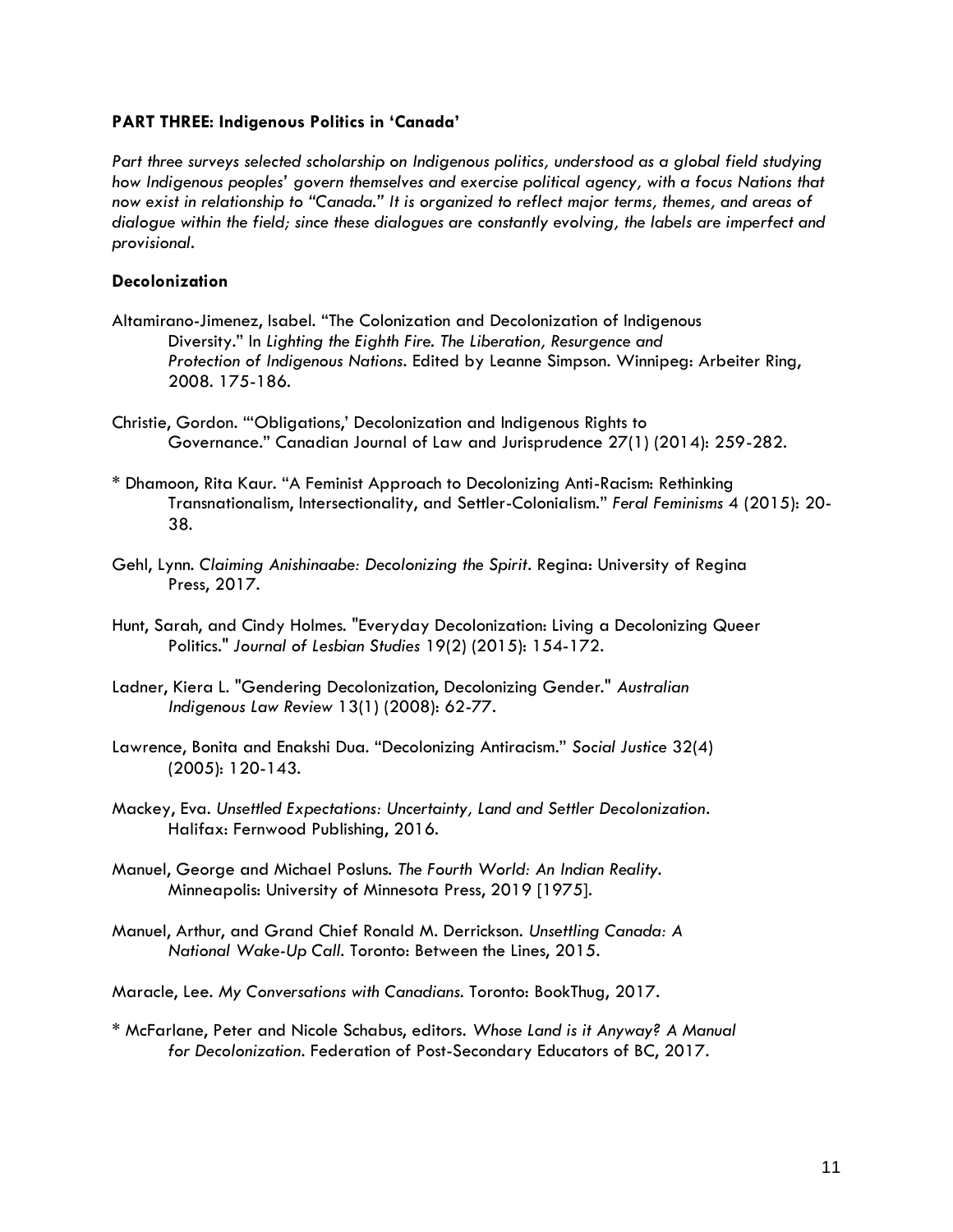- Sharma, Nandita and Cynthia Wright. "Decolonizing Resistance, Challenging Colonial States." *Social Justice* 35(3) (2009): 121-138.
- Tuck, Eve, and K. Wayne Yang. "Decolonization is not a metaphor." *Decolonization: Indigeneity, Education & Society* 1(1) (2012). Online.
- Waziyatawin and Michael Yellow Bird, editors. *For Indigenous Minds Only: A Decolonization Handbook*. Santa Fe: School for Advanced Research Press: 2012.

#### **Resurgence**

- Alfred, Gerald R. *Wasaʹse: Indigenous Pathways of Action and Freedom*. Broadview Press, 2005
- Alfred, Taiaiake and Jeff Corntassel. "Being Indigenous: Resurgences against Contemporary Colonialism." *Government and Opposition* 40(4) (2005): 597–614.
- Borrows, John. *Recovering Canada: The Resurgence of Indigenous Law*. Toronto: University of Toronto Press, 2002.
- Corntassel, Jeff, Taiaiake Alfred, Noelani Goodyear-Ka'ōpua, Noenoe K. Silva, Hokulani Aikau, and Devi Mucina. *Everyday Acts of Resurgence: People, Places, Practices.* Olympia, WA: Intercontinental Cry, 2018.
- Dhillon, Jaskiran. *Indigenous Youth, Decolonization, and the Politics of Intervention.*  Toronto: University of Toronto Press, 2017.
- Gehl, Lynn. *Claiming Anishinaabe: Decolonizing the Human Spirit*. Regina, Saskatchewan: University of Regina Press, 2017.
- \* LaDuke, Winona. *Recovering the Sacred: The Power of Naming and Claiming*. Chicago: Haymarket Books, 2005 [1999].
- \* Manuel, Arthur, and Grand Chief Ronald M. Derrickson. *Unsettling Canada: A National Wake-Up Call*. Toronto: Between the Lines, 2015.
- \* Simpson, Leanne. *Dancing on Our Turtle's Back: Stories of Nishinaabeg Re-Creation, Resurgence and a New Emergence*. Winnipeg: Arbeiter Ring Publishing, 2011.
- Simpson, Leanne Betasamosake. *A Short History of the Blockade: Giant Beavers, Diplomacy, and Regeneration in Nishnaabewin*. Edmonton: University of Alberta Press, 2021.
- \* Simpson, Leanne, ed. *Lighting the Eighth Fire: The Liberation, Resurgence, and Perfection of Indigenous Nations*. Winnipeg: Arbeiter Ring Publishing, 2008.
- \* Simpson, Leanne, and Kiera L. Ladner, eds. *This is an Honour Song: Twenty Years Since the Blockades*. Winnipeg: Arbeiter Ring Publishing, 2010.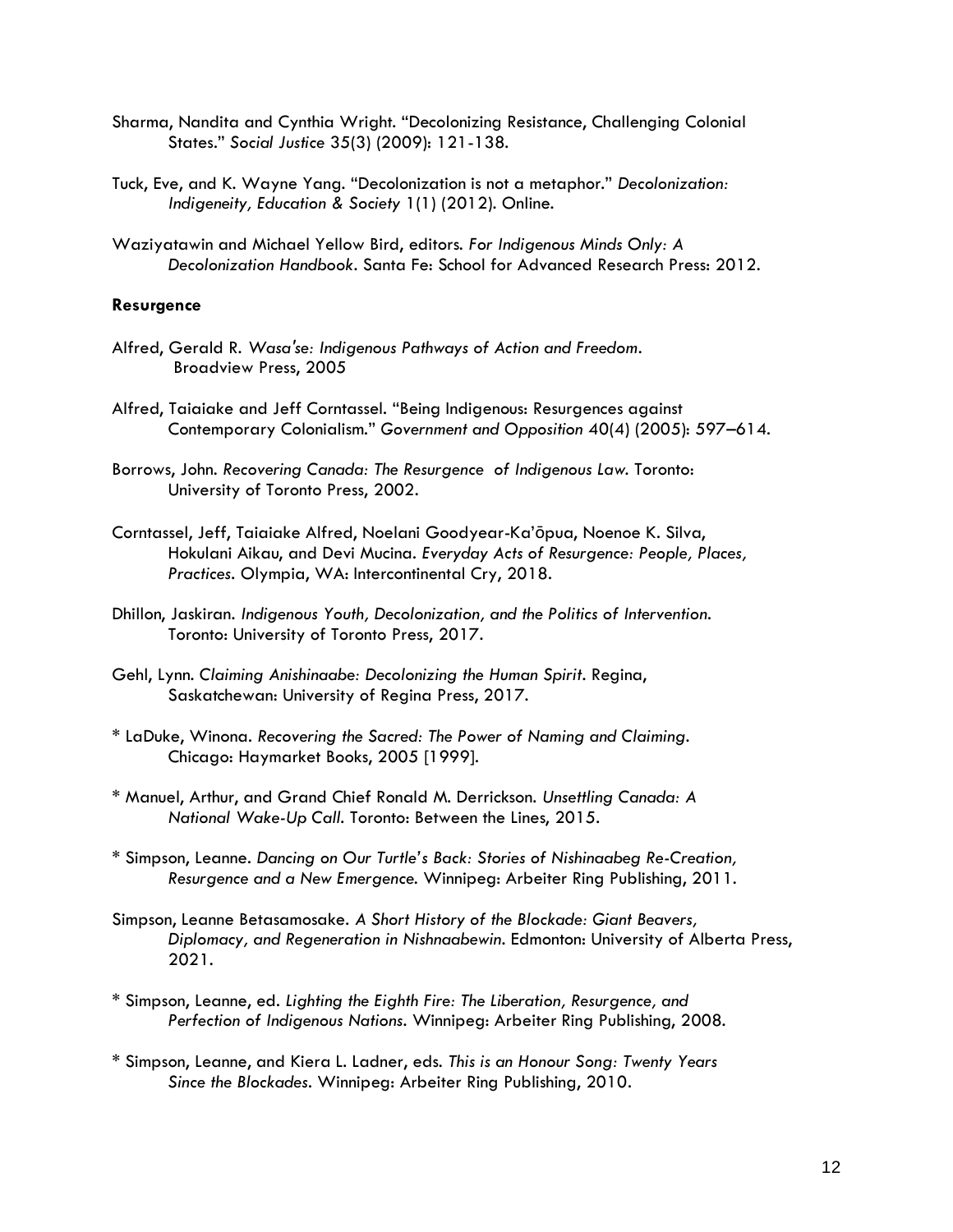Starblanket, Gina, and Heidi Kiiwetinepinesiik Stark. "Towards a Relational Paradigm— Four Points for Consideration: Knowledge, Gender, Land, and Modernity." In *Resurgence and Reconciliation: Indigenous-Settler Relations and Earth Teachings*. Edited by Michael Asch, John Borrows, and James Tully. Toronto: University of Toronto Press, 2018. 175-208.

## **Reconciliation**

- Adams, Howard. *A Tortured People: The Politics of Colonization*. Penticton, BC: Theytus Books Lmtd., 1999.
- Asch, Michael, John Borrows, and James Tully, editors. *Resurgence and Reconciliation: Indigenous-Settler Relations and Earth Teachings*. Toronto: University of Toronto Press, 2019.
- Castellano, Marlene Brant, Linda Archibald, and Mike DeGagné, editors. *From Truth to Reconciliation: Transforming the Legacy of Residential Schools*. Ottawa: Aboriginal Healing Foundation, 2008.
- George, Rachel yacaaʔał. "Inclusion is just the Canadian Word for Assimilation: Self-Determination and the Reconciliation Paradigm in Canada." In *Surviving Canada: Indigenous Peoples Celebrate 150 Years of Betrayal*. Edited by Myra Tait and Kiera Ladner. Winnipeg: Arbeiter Ring Publishing, 2017. 49-62
- Green, Joyce. "Enacting Reconciliation." In *Visions of the Heart: Issues Involving Indigenous People in Canada,* 5<sup>th</sup> edition. Edited by Gina Starblanket and David Long. Toronto: Oxford University Press, 2019. 237-251.
- Grey, Sam, and Alison James. "Truth, Reconciliation, and 'Double Settler Denial': Gendering the Canada-South Africa Analogy." *Human Rights Review* 17(3) (2016): 303-328.
- Henderson, Jennifer. "Residential Schools and Opinion-Making in the Era of Traumatized Subjects and Taxpayer-Citizens." *Journal of Canadian Studies* 49(1) (2015): 5-43.
- Henderson, Jennifer, and Pauline Wakeham, ed. *Reconciling Canada: Critical Perspectives on the Culture of Redress*. Toronto: University of Toronto Press, 2013.
- James, Matt. "Uncomfortable Comparisons: The Canadian Truth and Reconciliation Commission in International Context." *The Ethics Forum* 5(2) (Fall 2010): 23-35.
- James, Matt. "A Carnival of Truth? Knowledge, Ignorance and the Canadian Truth and Reconciliation Commission." *International Journal of Transitional Justice* 6(2) (2012): 182-204.
- James, Matt. "Changing the Subject: The TRC, its National Events, and the Displacement of Substantive Reconciliation in Canadian Media Representations." *Journal of Canadian Studies* 51(2) (2017): 362-397.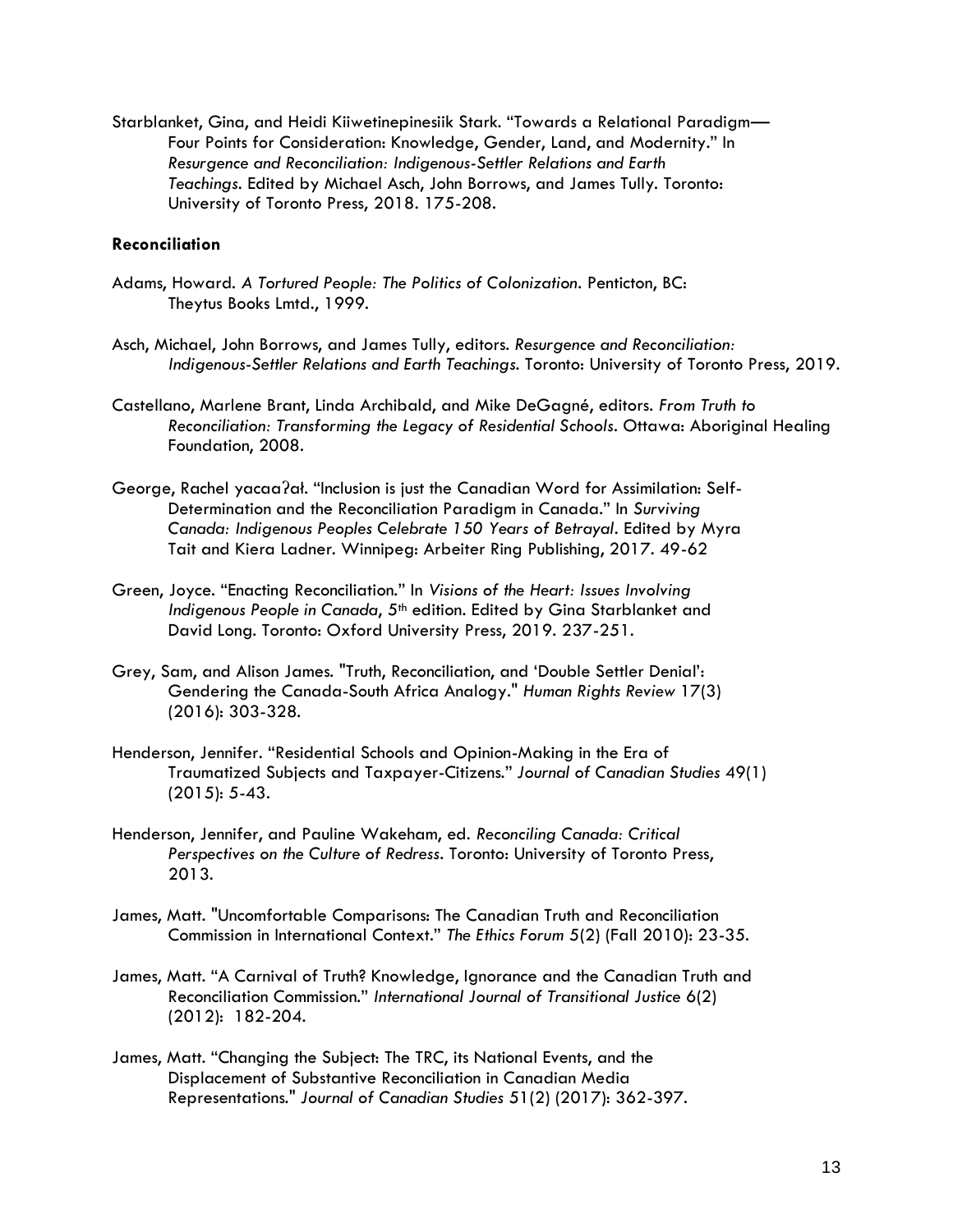- Lightfoot, Sheryl. "Settler-State Apologies to Indigenous Peoples: A Normative Framework and Comparative Assessment." *Native American and Indigenous Studies* 2 (2015): 15-39.
- Logan, Tricia E. (2014). "Memory, Erasure and National Myth." in *Colonial Genocide in Indigenous North America* (Andrew Woolford, Jeff Benvenuto, and Alexander Laban Hinton, eds.) Duke University Press, pp. 149-165.
- MacDonald, David B. *The Sleeping Giant Awakens: Genocide, Indian Residential Schools, and the Challenge of Conciliation*. Toronto: University of Toronto Press, 2019.
- \* Manuel, Arthur, and Grand Chief Ronald Derrickson. *The Reconciliation Manifesto: Recovering the Land and Rebuilding the Economy*. Toronto: James Lorimer and Co. Ltd., 2017.
- Million, Dian. *Therapeutic Nations: Healing in an Age of Indigenous Human Rights*. Tucson: University of Arizona Press, 2013.
- Nagy, Rosemary. "The Scope and Bounds of Transitional Justice and the Canadian Truth and Reconciliation Commission." *International Journal of Transitional Justice* 7 (1) (2013): 52-73.
- Nagy, Rosemary. "The Truth and Reconciliation Commission of Canada: Genesis and Design." *Canadian Journal of Law and Society* 29 (2) (2014): 52-73.
- \* Regan, Paulette. *Unsettling the Settler Within: Indian Residential Schools, Truth Telling, and Reconciliation in Canada*. Vancouver: UBC Press, 2011.
- Stanton, Kim. "Canada's Truth and Reconciliation Commission: Settling the Past?" *International Indigenous Policy Journal* 2(3) (2011): 1-18.
- Thielen-Wilson, Leslie. "Troubling the Path to Decolonization: Indian Residential School Case Law, Genocide, and Settler Illegitimacy." *Canadian Journal of Law and Society* 29 (2) (2014): 181-197.
- Wilson-Raybould, Jody. *From Where I Stand: Rebuilding Indigenous Nations for a Stronger Canada*. Vancouver: UBC Press, 2019.
- Wyile, Hannah. "Towards a Genealogy of Reconciliation in Canada." *Journal of Canadian Studies* 51(3) (2017): 601-635.

## **Indigeneity and Nationhood**

Alfred, Taiaiake and Jeff Corntassel. "Being Indigenous: Resurgences against Contemporary Colonialism." *Government and Opposition* 40(4) (2005): 597– 614.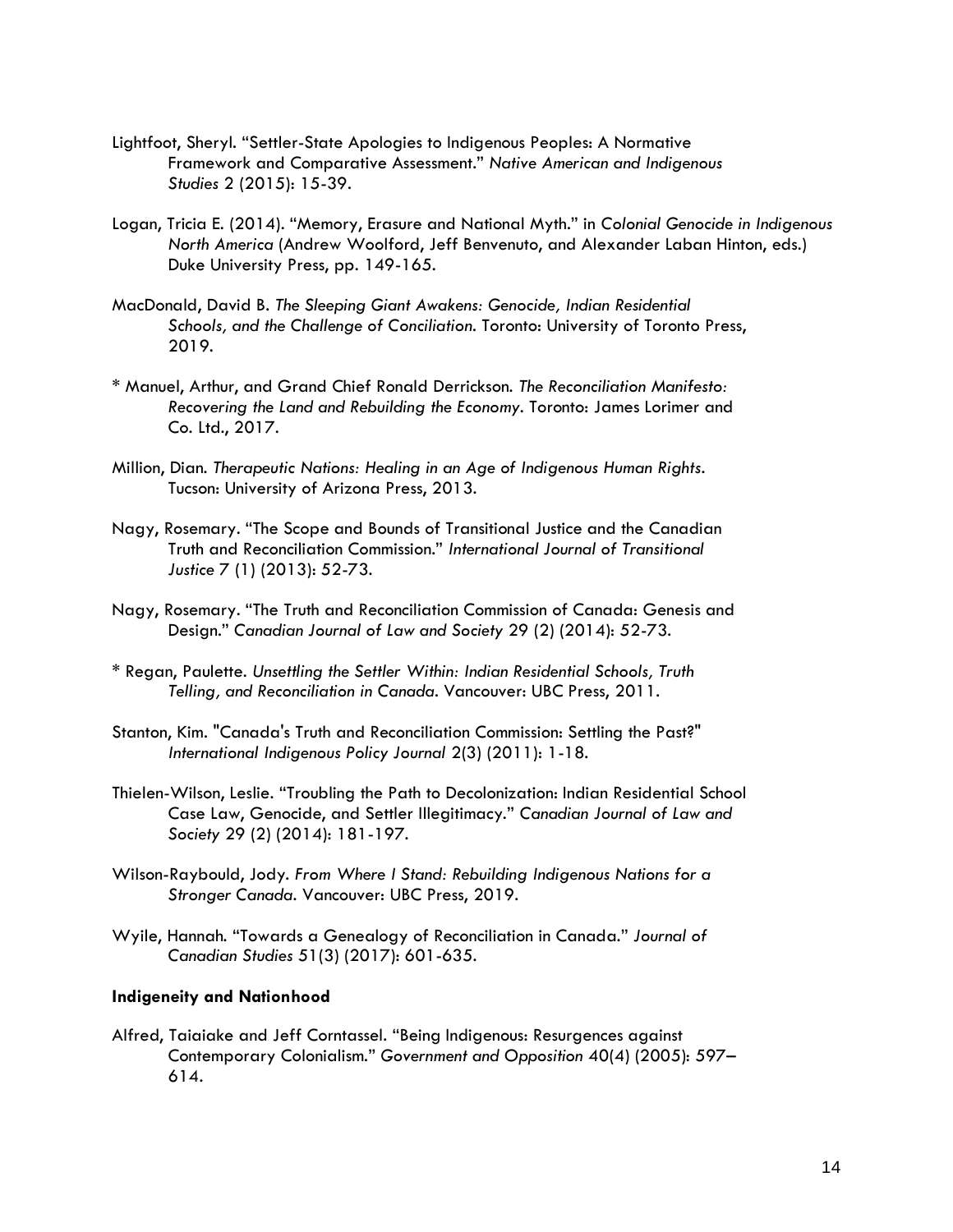- \* Deloria, Vine. *Custer Died for Your Sins: An Indian Manifesto*. University of Oklahoma Press, 1969.
- Innes, Robert. *Elder Brother and the Law of the People: Contemporary Kinship and Cowesses First People*. Winnipeg: University of Manitoba Press, 2013.
- Kolopenuk, Jessica. "Wiindigo Incarnate: Consuming 'Native American DNA.'" *GeneWatch* 27(2) (July 2014): 18-20.
- Lyons, Scott Richard. *X-Marks: Native Signatures of Assent.* Minneapolis: University of Minnesota Press, 2010.
- Raibmon, Paige. *Authentic Indians: Episodes of Encounter from the Late-Nineteenth-Century Northwest Coast*. Durham: Duke University Press, 2005.
- Stark, Heidi Kiiwetinepinesiik. "Marked by Fire: Anishinaabe Articulations Nationhood in Treaty Making with the United States and Canada." *American Indian Quarterly* 36(2) (Spring 2012): 119-149.
- TallBear, Kim. *Native American DNA: Tribal Belonging and the False Promise of Genetic Science*. Minneapolis: University of Minnesota Press, 2013.

#### *Contested Identities, Contested Belonging*

- Andersen, Chris. *Métis: race, recognition, and the struggle for Indigenous peoplehood*. Vancouver: UBC Press, 2014.
- Deloria, Philip J. *Playing Indian*. New Haven, CT: Yale University Press, 1998.
- Gehl, Lynn. *Gehl v. Canada: Challenging Sex Discrimination in the Indian Act*. Regina: University of Regina Press, 2021.
- d, Joyce. "Canaries in the Mines of Citizenship: Indian Women in Canada." *Canadian Journal of Political Science* 34(4) (2001): 715-738.
- Green, Shirley. "Looking Back, Still Looking Forward." *Making Space for Indigenous Feminism*, 2nd Edition. Edited by Joyce Green. Halifax: Fernwood Publishing, 2017. 274-293.
- Leroux, Darryl. *Distorted Descent: White Claims to Indigenous Identity*. Winnipeg: University of Manitoba Press, 2019.
- Palmater, Pamela. *Beyond Blood: Rethinking Indigenous Identity*. Vancouver: UBC Press, 2009.
- Teillet, Jean. *The North-West is Our Mother: The Story of Louis Riel's People, the Métis Nation*. Toronto: HarperCollins, 2019.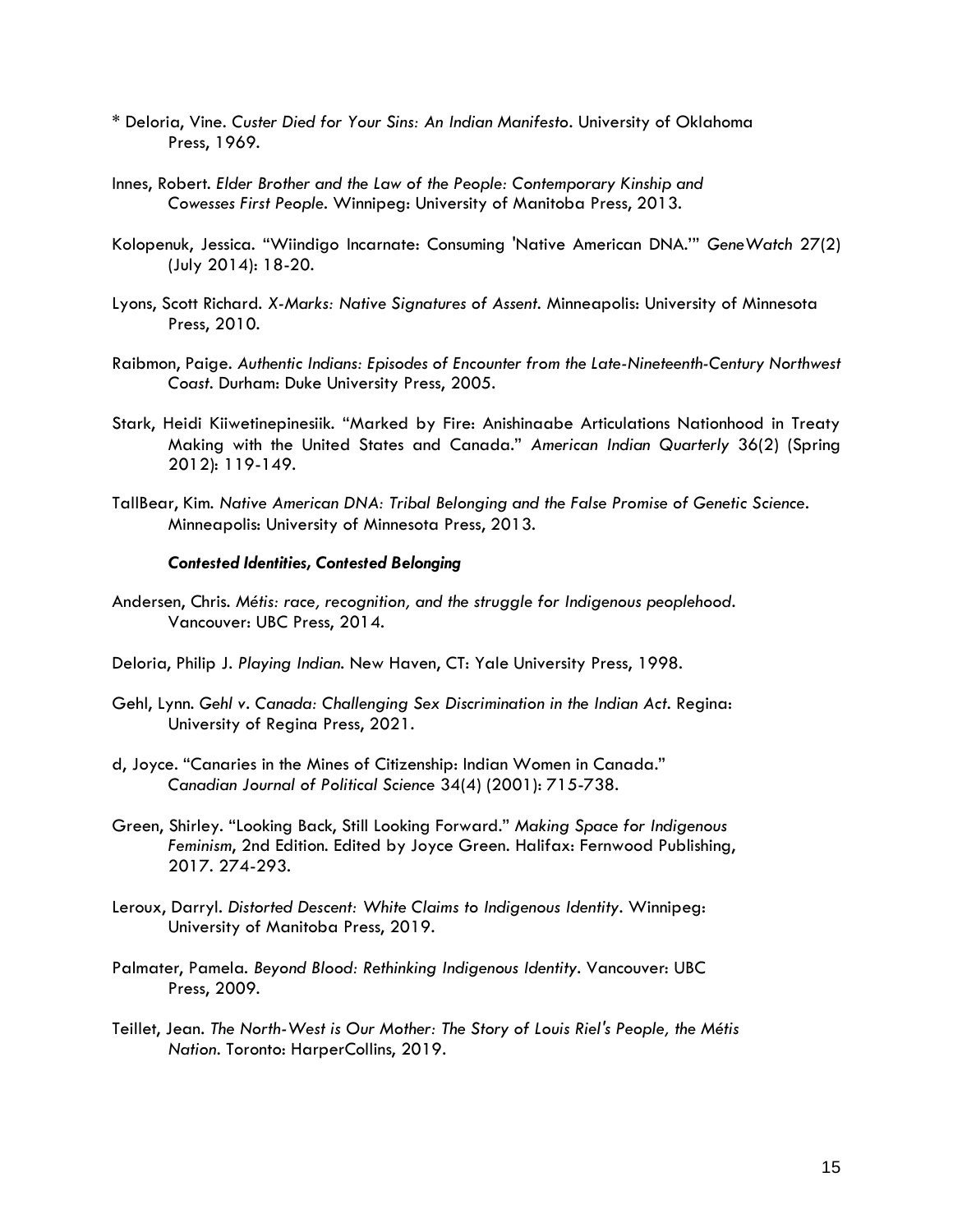#### **Sovereignty, Self-Determination, and Self-Government**

- Barker, Joanne, editor. *Sovereignty Matters: Locations of Contestation and Possibility in Indigenous Struggles for Self-Determination*. Lincoln: University of Nebraska Press, 2005.
- Barker, Joanne, editor. *Critically Sovereign: Indigenous Gender, Sexuality, and Feminist Studies*. Durham: Duke University Press, 2017.
- Christie, Gordon. "Indigeneity and Sovereignty in Canada's Far North: The Arctic and Inuit Sovereignty." *South Atlantic Quarterly* 110(2) (2011): 329-346.
- Green, Joyce A. "The Impossibility of Citizenship Liberation for Indigenous People." In *Citizenship in Transnational Perspective: Australia, Canada, and New Zealand*, edited by Jatinder Mann. Springer, 2017.
- Irlbacher-Fox, Stephanie. *Finding Dahshaa: Self-Government, Social Suffering, and Aboriginal Policy in Canada*. Vancouver: UBC Press, 2009.
- Karuka, Manu. "Black and Native Visions of Self-Determination." *Critical Ethnic Studies* 3(2) (Fall 2017): 77-98.
- Kulchyski, Peter. *Aboriginal Rights Are Not Human Rights: In Defence of Indigenous Struggles*. Winnipeg: Arbeiter Ring Press Books, 2013.
- Kuokkanen, Rauna. *Restructuring Relations: Indigenous Self-Determination, Governance, and Gender*. Oxford Scholarship Online. New York, NY: Oxford University Press, 2019.
- Monture-Angus, Patricia. *Journeying Forward: Dreaming First Nations Independence*. Winnipeg: Fernwood Publishing, 1999.
- Moreton-Robinson, Aileen, editor. *Sovereign Subjects: Indigenous Sovereignty Matters*. Crows Nest, NSW: Allen and UnWin, 2007.
- Pasternak, Shiri. *Grounded Authority: The Algonquins of Barriere Lake Against the State*. Minneapolis: University of Minnesota Press, 2017.
- Scott, Tracie Lea. *Postcolonial Sovereignty? The Nisga'a Final Agreement*. Saskatoon: Purich Publishing, 2012.
- Singh, Jakeet. "Recognition and Self-Determination: Approaches from Above and Below." In *Recognition Versus Self-Determination: Dilemmas of Emancipatory Politics*. Edited by Avigail Eisenberg, Jeremy HA Webber, Andrée Boisselle, and Glen Coulthard. Vancouver: UBC Press, 2014. 47-74.
- Stevenson, Allyson. *Intimate Integration: A History of the Sixties Scoop and the Colonization of Indigenous Kinship*. Toronto: University of Toronto Press, 2020.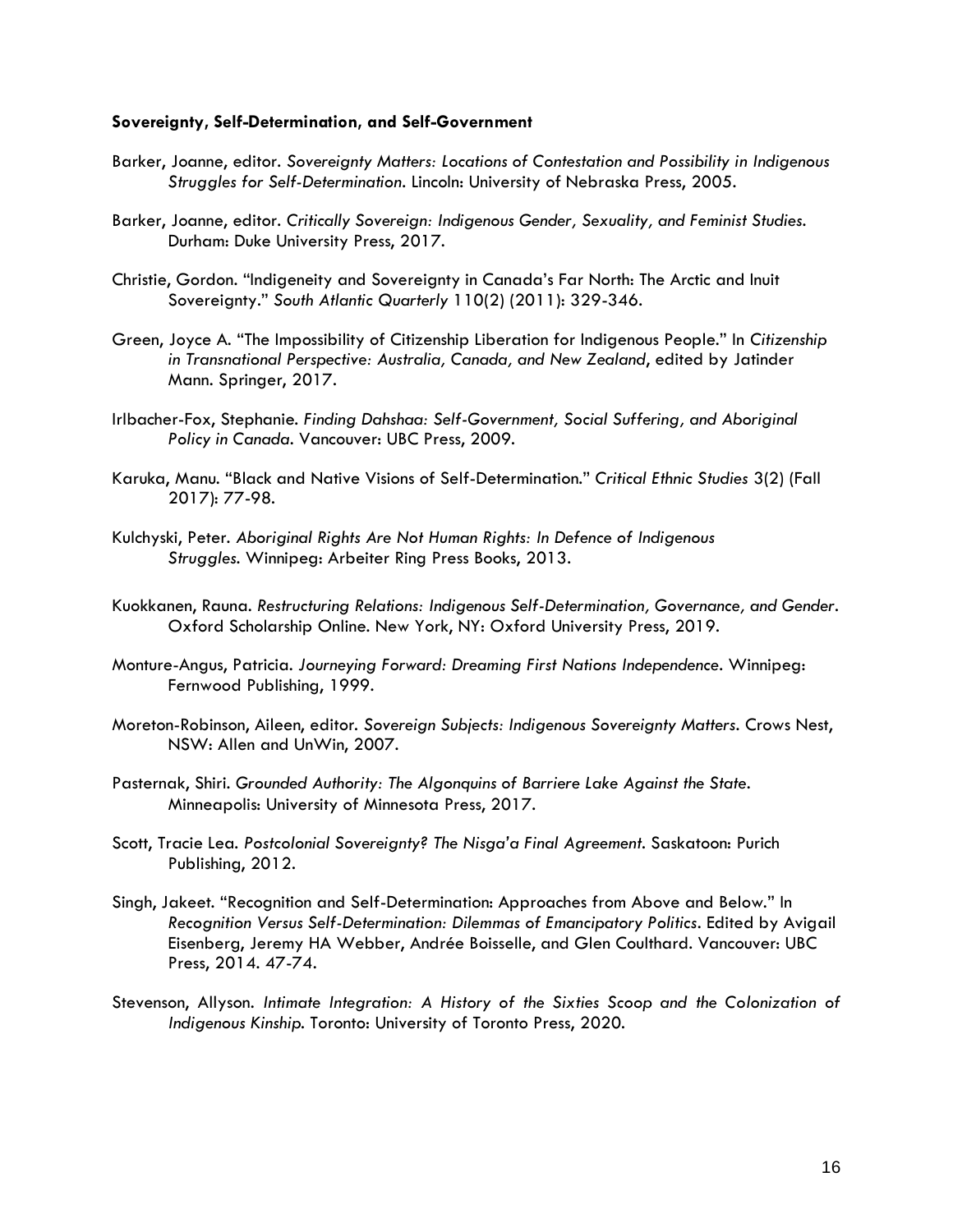### **Indigenous Organizing/Social Movements**

- Coburn, Elaine, ed. *More Will Sing Their Way to Freedom: Indigenous Resurgence and Resistance*. Halifax: Fernwood Publishing, 2015.
- Kino-nda-niimi Collective, ed. *The Winter We Danced: Voices from the Past, the Future, and the Idle No More Movement*. Winnipeg: Arbeiter Ring Publishing, 2014.
- LaRocque, Emma. *When the Other is Me: Native Resistance Discourse 1850-1990*. Winnipeg: University of Manitoba Press, 2010.
- Nickel, Sarah A. *Assembling Unity: Indigenous Politics, Gender, and the Union of BC Indian Chiefs*. Vancouver: UBC Press, 2019.
- Pasternak, Shiri. *Grounded Authority: The Algonquins of Barriere Lake Against the State*. Minneapolis: University of Minnesota Press, 2017.
- \* Obomsawin, Alanis. (1993). [Film] "Kanehsatake: 270 Years of Resistance."
- \* Simpson, Leanne, editor. *Lighting the Eighth Fire: The Liberation, Resurgence, and Protection of Indigenous Nations*. Winnipeg: Arbeiter Ring Publishing, 2008. Recommended Chapter: "Chapter Four: Our Elder Brothers: The Lifeblood of Resurgence"
- Silman, Janet. *Enough Is Enough: Aboriginal Women Speak Out*. Canadian Scholars' Press, 1987.
- Stevenson, Allyson, and Cheryl Toupe. "From Kitchen Tables to Formal Organization: Indigenous Women's Social and Political Activism in Saskatchewan to 1980." In *Compelled to Act: Histories of Women's Activism in Western Canada*. Edited by Sarah Carter and Nanci Langford. Winnipeg: University of Manitoba Press, 2020.
- Voth, Daniel. "Her Majesty's Justice Be Done: Métis Legal Mobilization and the Pitfalls to Indigenous Political Movement Building." *Canadian Journal of Political Science* 49(2) (2016): 243-266.

## **Indigenous Internationalisms and the UN Declaration on the Rights of Indigenous Peoples**

- Anaya, S. James. *Indigenous Peoples in International Law*, 2nd Edition. New York: Oxford University Press, 2004.
- Bauerkemper, Joseph, and Heidi Kiiwetinepinesiik Stark. "The Trans/National Terrain of Anishinaabe Law and Diplomacy." *Journal of Transnational American Studies* 4(1) (2012): 1-21.
- Chang, David A. *The World and All the Things Upon It: Native Hawaiian Geographies of Exploration*. Minneapolis: University of Minnesota Press, 2016.
- Desai, Chandni. "Disrupting Settler-Colonial Capitalism: Indigenous Intifadas and Resurgent Solidarity from Turtle Island to Palestine." Journal of Palestine Studies 50(2) (2021): 43- 66.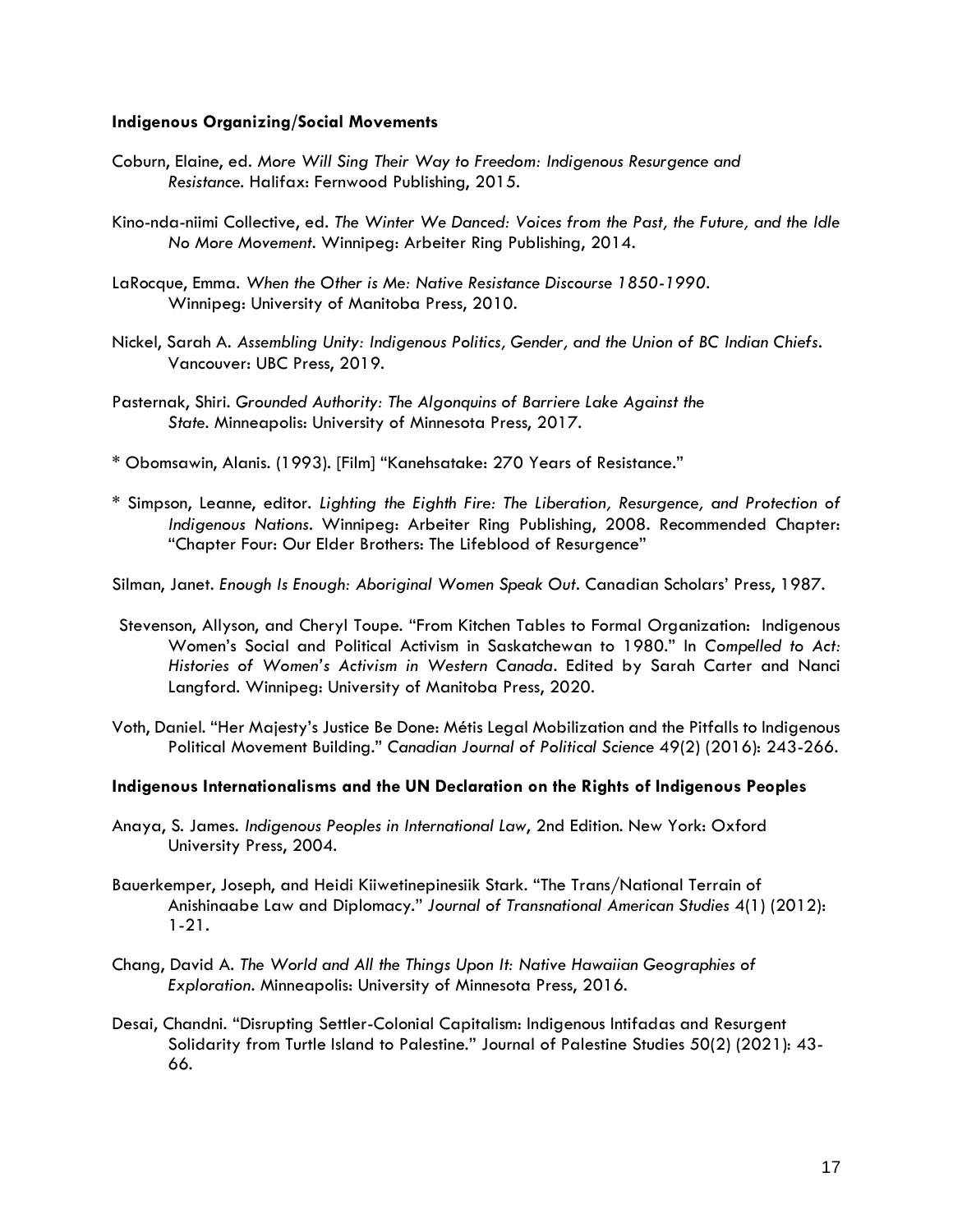- Estes, Nick. *Our History is the Future: Standing Rock Versus the Dakota Access Pipeline, and the Long Tradition of Indigenous Resistance*. London: Verso Books, 2019.
- Hartley, Jackie, Paul Joffe, and Jennifer Preston, eds. *Realizing the UN Declaration on the Rights of Indigenous Peoples: Triumph, Hope, and Action*. Saskatoon: Purich Publishing, 2010.
- Henderson, James Sa'ke'j Youngblood. *Indigenous Diplomacy and the Rights of Peoples: Achieving UN Recognitions*. Saskatoon: Purich Publishing, 2008.
- Karuka, Manu. *Empire's Tracks: Indigenous Nations, Chinese Workers and the Transcontinental Railroad*. Los Angeles: University of California Press, 2019.
- Kulchyski, Peter. *Aboriginal Rights Are Not Human Rights: In Defence of Indigenous Struggles*. Winnipeg: Arbeiter Ring Press Books, 2013.
- Lightfoot, Sheryl. *Global Indigenous Politics: A Subtle Revolution*. New York: Routledge Press, 2016.
- Ladner, Kiera and Caroline Dick. "Out of the Fires of Hell: Globalization as a Solution to Globalization–an Indigenist Perspective." *Canadian Journal of Law and Society* 23, no. 1/2 (2008): 63-91.
- Salaita, Steven. *Inter/Nationalism: Decolonizing Native America and Palestine*. Minneapolis: University of Minnesota Press, 2016.
- Simpson, Leanne Betasamosake. "Nishinaabeg Internationalism." In *As We Have Always Done: Indigenous Freedom Through Radical Resistance*. Minneapolis: University of Minnesota, 2017. 55-70.
- \* UN General Assembly. United Nations Declaration on the Rights of Indigenous Peoples: resolution/adopted by the General Assembly, 2 October 2007.

#### **Treaties/Diplomacy**

- Asch, Michael. *On Being Here to Stay: Treaties and Aboriginal Rights in Canada*. Toronto: University of Toronto Press, 2014.
- Battiste, Marie. *Living Treaties: Narrating Mi'kmaw Treaty Relations*. Sydney, Nova Scotia: Cape Breton University Press, 2016.
- Belanger, Yale D. "The Six Nations of Grand River Territory's: Attempts at Renewing International Political Relationships, 1921–1924." *Canadian Foreign Policy Journal* 13(3) (January 1, 2007): 29–43.
- Borrows, John. "Wampum at Niagara: The Royal Proclamation, Canadian Legal History, and Self-Government." In *Aboriginal Treaty Rights in Canada: Essays of Law, Equality, and Respect for Difference*. Edited by Michael Asch. Vancouver: UBC Press, 1997. 155‐172.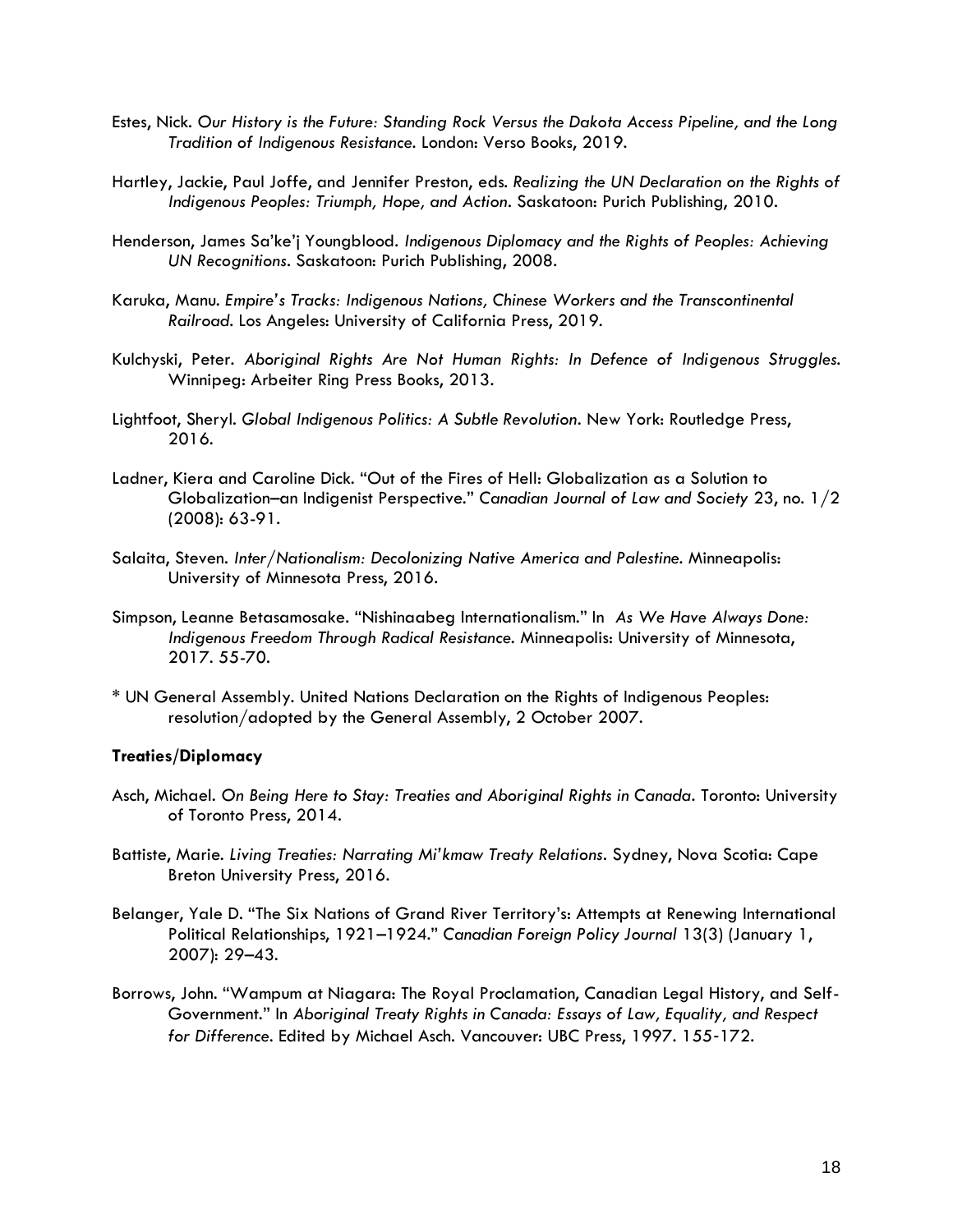- Cardinal, Harold, and Walter Hildebrandt. *Treaty Elders of Saskatchewan: Our Dream Is That Our Peoples Will One Day Be Clearly Recognized as Nations*, 1st edition. Calgary: University of Calgary Press, 2000.
- \* Craft, Aimée. *Breathing Life into the Stone Fort Treaty: An Anishinaabe Understanding of Treaty One*. Saskatoon: Purich Publishing, 2013.
- Coyle, Michael, and John Borrows, editors. *The Right Relationship: Reimagining the Implementation of Historical Treaties*. Toronto: University of Toronto Press, 2017[.](http://myaccess.library.utoronto.ca/login?url=http://books.scholarsportal.info/viewdoc.html?id=/ebooks/ebooks3/utpress/2017-07-05/1/9781442630222)
- Henderson, James Youngblood. "Empowering Treaty Federalism." *Saskatchewan Law Review* 58(2) (1994): 241–330.
- \*Miller, J.R. *Compact, Contract, Covenant: Aboriginal Treaty-Making in Canada*. Toronto: University of Toronto Press, 2009
- Mills, Aaron. "What Is a Treaty? On Contract and Mutual Aid." In *The Right Relationship: Reimagining the Implementation of Historical Treaties*. Edited by John Borrows and Michael Coyle. Toronto: University of Toronto Press, 2017. 208-247.
- \* Simpson, Leanne. "Looking after Gdoo-Naaganinaa: Precolonial Nishnaabeg Diplomatic and Treaty Relationships." *Wicazo Sa Review* 23(2) (2008): 29–42.
- Starblanket, Gina. "Crises of Relationship: The Role of Treaties in Contemporary Indigenous-Settler Relations." In *Visions of the Heart: Issues Involving Indigenous People in Canada, 5<sup>th</sup> Edition.* Editors Gina Starblanket and David Long. Toronto: Oxford University Press, 2019. 13-33.
- Stark, Heidi Kiiwetinepinesiik. "Changing the Treaty Question: Remedying the Right(s) Relationship." In *The Right Relationship: Reimagining the Implementation of Historical Treaties*. Edited by John Borrows and Michael Coyle. Toronto: University of Toronto Press, 2017. 248–276.
- \* Stark, Heidi Kiiwetinepinesiik. "Marked by Fire: Anishinaabe Articulations Nationhood in Treaty Making with the United States and Canada." *American Indian Quarterly* 36(2) (Spring 2012): 119-149.
- Stark, Heidi Kiiwetinepinesiik. "Respect, Responsibility, and Renewal: The Foundations of Anishinaabe Treaty Making with the United States and Canada." *American Indian Culture and Research Journal* 34(2) (January 2010): 145–64.

Treaty 7 Elders, Sarah Carter, and Walter Hildebrant. *True Spirit and Original Intent of Treaty 7*. Kingston, ON: McGill-Queen's University Press, 1995.

- Tully, James. *Strange Multiplicity: Constitutionalism in an Age of Diversity.* Cambridge: Cambridge University Press, 1995.
- \* Venne, Sharon. "Understanding Treaty 6: An Indigenous Perspective." In *Aboriginal Treaty Rights in Canada: Essays of Law, Equality, and Respect for Difference*. Edited by Michael Asch. Vancouver: UBC Press, 1997. 173-207.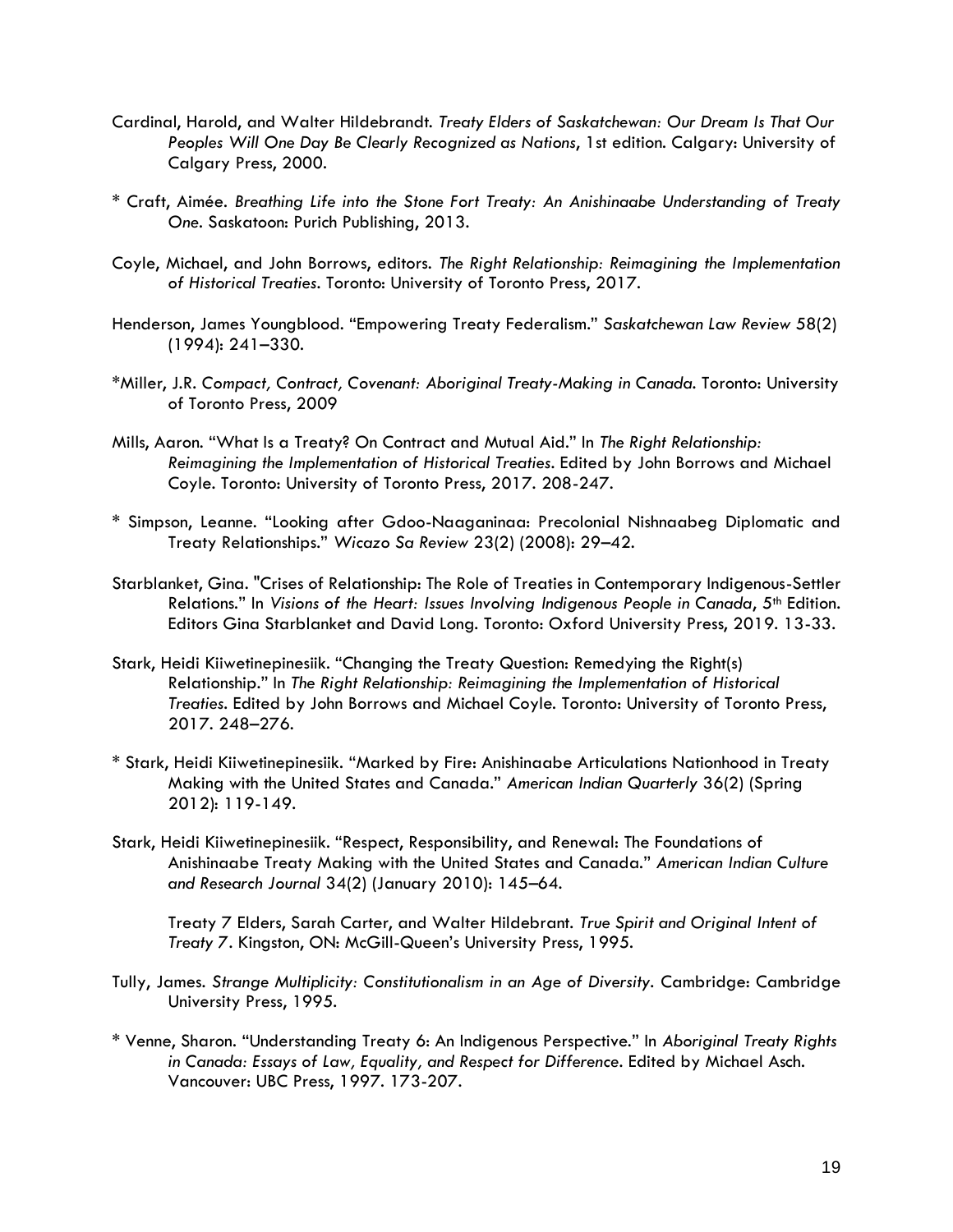#### **Indigenous Political Traditions**

- Alfred, Gerald R. *Heeding the Voices of Our Ancestors: Kahnawake Mohawk Politics and the Rise of Native Nationalism*. Toronto ; New York: Oxford University Press, 1995.
- Alfred, Taiaiake. *Peace, Power, Righteousness : An Indigenous Manifesto*. Toronto: Oxford University Press, 2009.
- Elliott, Dave Sr. *Saltwater People as told Dave Elliott Sr.* Saanich, BC: Native Education, 1983.
- Horn-Miller, Kahente. "What does Indigenous Participatory Democracy Look Like? Kahnawà:ke's Decision Making Process." *Review of Constitutional Studies* 18(1) (2013): 111- 132.
- Ignace, Marianne, and Ronald E. Ignace. *Secwépemc People, Land, and Laws: Yerí7 Re Stsq'ey's-Kucw*. Kingston, ON: McGill-Queen's Press, 2017.
- Ladner, Kiera L. "Governing Within an Ecological Context: Creating an Alternative Understanding of Siiksikaawa Governance." *Studies in Political Economy* 70(1) (2003): 125-152.
- Saunders, Kelly, and Janique Dubois. *Métis Politics and Governance in Canada*. Vancouver: UBC Press, 2019.
- Voth, Daniel. '"Descendants of the Original Lords of the Soil': Indignation, Disobedience, and Women Who Jig on Sundays." *Native American and Indigenous Studies* 7(2) (2020): 87- 113.

#### **Indigenous Legal Traditions**

- Bohaker, Heidi. *Doodem and Council Fire: Anishinaabe Governance through Alliance*. Toronto: University of Toronto Press, 2020.
- Borrows, John. *Canada's Indigenous Constitution*. Toronto: University of Toronto Press, 2010.
- \* Borrows, John. *Drawing out Law: A Spirit's Guide*. Toronto: University of Toronto Press, 2010.
- Borrows, John. *Freedom and Indigenous Constitutionalism*. Toronto: University of Toronto Press, 2016.
- Mills, Aaron. "Rooted Constitutionalism: Growing Political Community." In *Resurgence and Reconciliation: Indigenous-Settler Relations and Earth Teachings*. Edited by Michael Asch, John Borrows, and James Tully. Toronto: University of Toronto Press, 2018[.](http://myaccess.library.utoronto.ca/login?url=http://ebookcentral.proquest.com/lib/utoronto/detail.action?docID=5592950)
- Mills, Aaron. "The Lifeworlds of Law: On Revitalizing Indigenous Legal Orders Today." *McGill Law Journal/Revue de Droit de McGill* 61(4) (2016): 847–84.
- Napoleon, V. "Did I Break It? Recording Indigenous (Customary) Law." *Potchefstroom Electronic Law Journal (PELJ)* 22(1) (2019): 1–35[.](https://doi.org/10.17159/1727-3781/2019/v22i0a7588)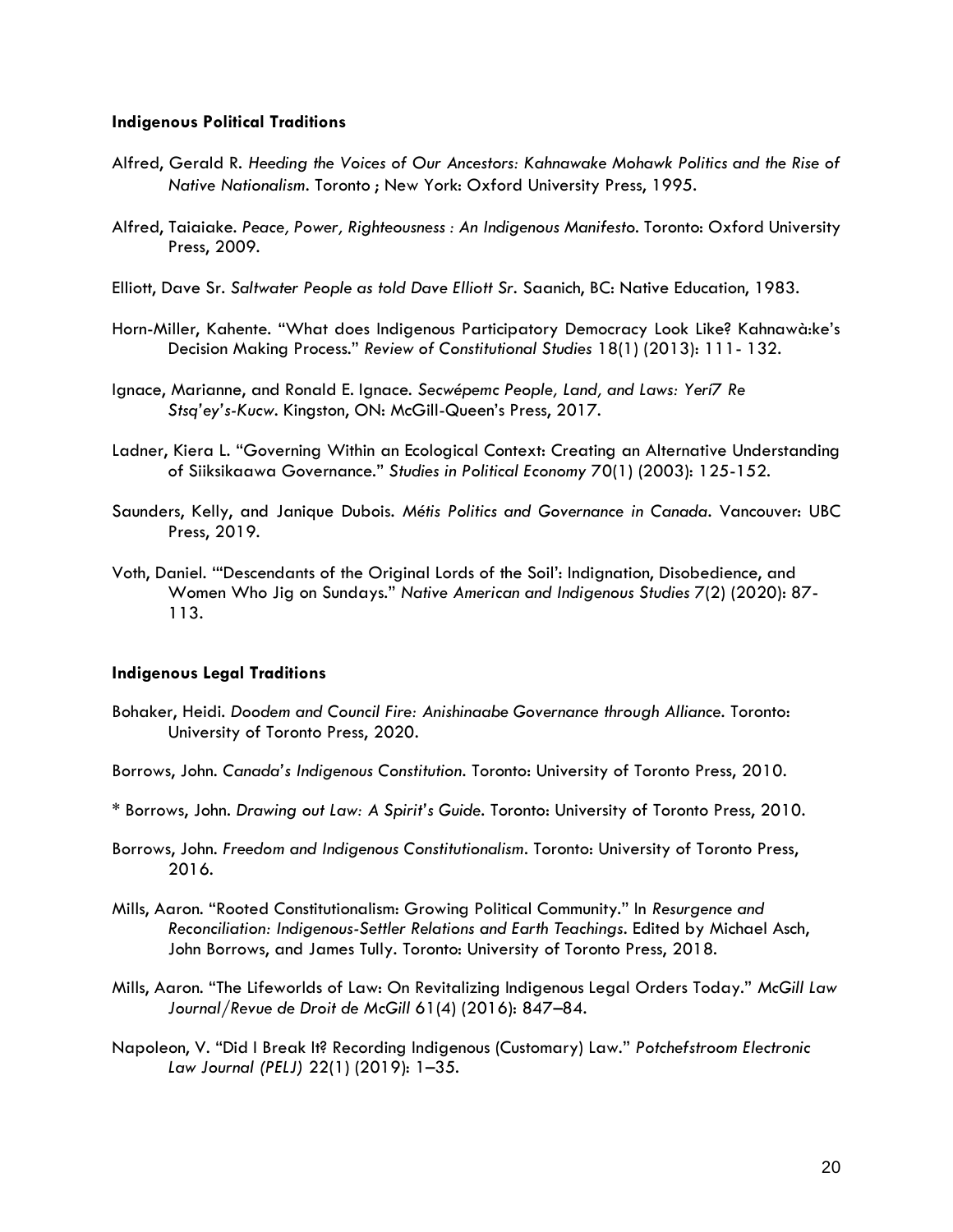- Napoleon, Val. "Thinking About Indigenous Legal Orders." In *Dialogues on Human Rights and Legal Pluralism*. Edited by René Provost and Colleen Sheppard. Dordrecht: Springer Netherlands, 201[3.](https://doi.org/10.1007/978-94-007-4710-4_11) 229–245.
- Napoleon, Val, and Hadley Friedland. "An Inside Job: Engaging with Indigenous Legal Traditions through Stories." *McGill Law Journal / Revue de Droit de McGill* 61(4) (2016): 725–754.
- Williams, Kayanesenh Paul. *Kayanerenkó:wa: The Great Law of Peace*. Winnipeg: University of Manitoba Press, 2018.

## **Indigenous Feminisms, Masculinities, and Queer and Two-Spirit Critiques**

## *Indigenous Feminisms*

- \* Green, Joyce A, editor. *Making Space for Indigenous Feminism*, 2nd Edition. Black Point, Nova Scotia: Fernwood Publishing, 2017.
- Jobin, Shalene. "Double-Consciousness and Nehiyawak (Cree) Perspectives: Reclaiming Indigenous Women's Knowledge." In *Living on the Land: Indigenous Women's Understanding of Place*. Edited by Nathalie Kermoal, Isabel Altamirano-Jiménez, and Nathalie Kermoal. Edmonton, AB: Athabasca University Press, 2016.
- Kuokkanen, Rauna. *Restructuring Relations: Indigenous Self-Determination, Governance, and Gender*. Oxford Scholarship Online. New York, NY: Oxford University Press, 2019.
- \* Maracle, Lee. *I Am Woman: A Native Perspective on Sociology and Feminism*. Vancouver: Press Gang, 1996.
- Nickel, Sarah and Amanda Fehr, editors. *In Good Relation: History, Gender, and Kinship in Indigenous Feminisms*. Winnipeg: University of Manitoba Press, 2020.
- Starblanket, Gina. "Being Indigenous Feminists: Resurgences Against Contemporary Patriarchy." In *Making Space for Indigenous Feminism*. Edited by Joyce A. Green, 2nd Edition. Black Point, Nova Scotia: Fernwood Publishing, 2017.
- Starblanket, Gina. "Transforming the Gender Divide? Deconstructing Femininity and Masculinity in [Indigenous Politics.](https://poli.ucalgary.ca/manageprofile/research/publications/view/1-10386175)" I[n](https://poli.ucalgary.ca/manageprofile/research/publications/view/1-10386167) *[Turbulent Times, Transformational Possibilities?: Gender and Politics](https://poli.ucalgary.ca/manageprofile/research/publications/view/1-10386167)  [Today and Tomorrow.](https://poli.ucalgary.ca/manageprofile/research/publications/view/1-10386167)* Edited by Fiona MacDonald and Alexandra Dobrowolsky. Toronto: University of Toronto Press, 2020.

## *Indigenous Masculinities*

Cannon, Martin J. *Men, Masculinity, and the Indian Act*. Vancouver: UBC Press, 2019.

Innes, Robert Alexander, and Kim Anderson, editors. *Indigenous Men and Masculinities: Legacies, Identities, and Regeneration*. Winnipeg: University of Manitoba Press, 2015.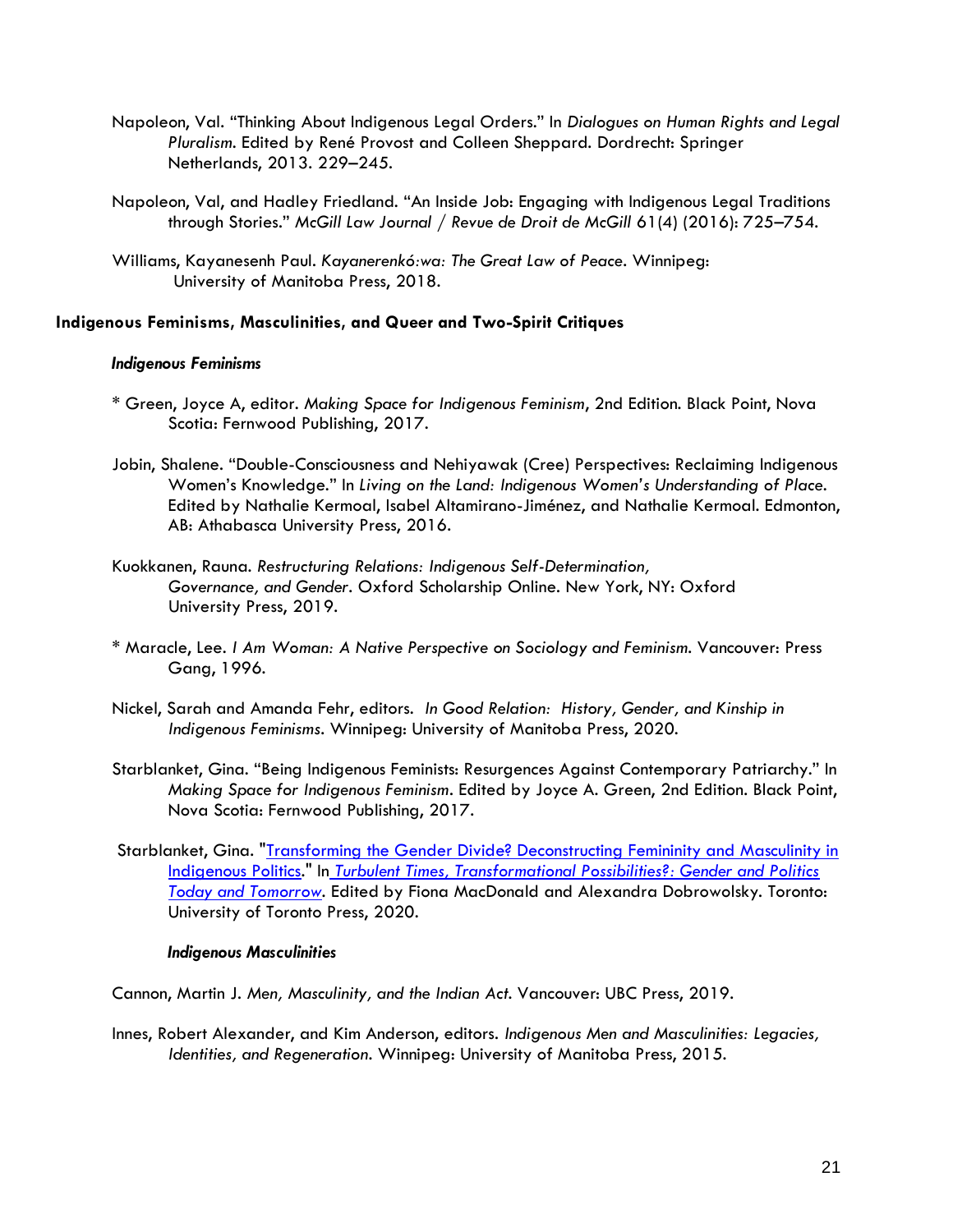- McKegney, Sam, editor. *Masculindians: Conversations about Indiganous Manhood*. Winnipeg: University of Manitoba Press, 2014.
- Mucina, Devi Dee. *Ubuntu Relational Love: Decolonizing Black Masculinities*. Winnipeg: University of Manitoba Press, 2019.
- Starblanket, Gina. ["Transforming the Gender Divide? Deconstructing Femininity and Masculinity in](https://poli.ucalgary.ca/manageprofile/research/publications/view/1-10386175)  [Indigenous Politics.](https://poli.ucalgary.ca/manageprofile/research/publications/view/1-10386175)" I[n](https://poli.ucalgary.ca/manageprofile/research/publications/view/1-10386167) *[Turbulent Times, Transformational Possibilities?: Gender and Politics](https://poli.ucalgary.ca/manageprofile/research/publications/view/1-10386167)  [Today and Tomorrow.](https://poli.ucalgary.ca/manageprofile/research/publications/view/1-10386167)* Edited by Fiona MacDonald and Alexandra Dobrowolsky. Toronto: University of Toronto Press, 2020.

#### *Indigenous Queer and Two-Spirit Critiques*

Belcourt, Billy-Ray. *A History of My Brief Body*. Toronto: Random House, 2021.

- Justice, Daniel Heath. "Notes Toward a Theory of Anomaly." *A Journal of Lesbian and Gay Studies* 16(1-2) (2010): 207-242.
- Rifkin, Mark. *The Erotics of Sovereignty: Queer Native Writings in the Era of Self-Determination*. Minneapolis: University of Minnesota Press, 2012.

## **Territoriality**

- \* Basso, Keith H. *Wisdom Sits in Places: Landscape and Language Among the Western Apache*. Albuquerque: University of New Mexico Press, 1996.
- Coulthard, Glen, and Leanne Betasamosake Simpson. "Grounded Normativity / Place-Based Solidarity." *American Quarterly* 68(2) (2016): 249–55.
- \* Coulthard, Glen. "Place Against Empire: Understanding Indigenous Anti-Colonialism." *Affinities: A Journal of Radical Theory, Culture, and Action* 4(2) (2010): 79-83.
- Deloria, Vine. *God Is Red: A Native View of Religion*. Third Edition, 30th Anniversary Edition. Golden, CO: Fulcrum Publishing, 2003.
- \* Goeman, Mishuana. "From Place to Territories and Back Again: Centering Storied Land in the Discussion of Indigenous Nation-Building." *International Journal of Critical Indigenous Studies* 1(1) (2008): 23–34.
- Goeman, Mishuana. *Mark My Words: Native Women Mapping Our Nations*. Minneapolis: University of Minnesota Press, 2013.
- Harris, Cole. *Making Native Space: Colonialism, Resistance, and Reserves in British Columbia*. Vancouver: UBC Press, 2002.
- McGregor, Deborah. "Coming Full Circle: Indigneous Knowledge, Environment, and Our Future." *American Indian Quarterly* 28(3/4) (Summer-Autumn 2004): 385-410.
- Moreton-Robinson, Aileen. *The White Possessive: Property, Power, and Indigenous Sovereignty*. Minneapolis: University of Minnesota Press, 2015.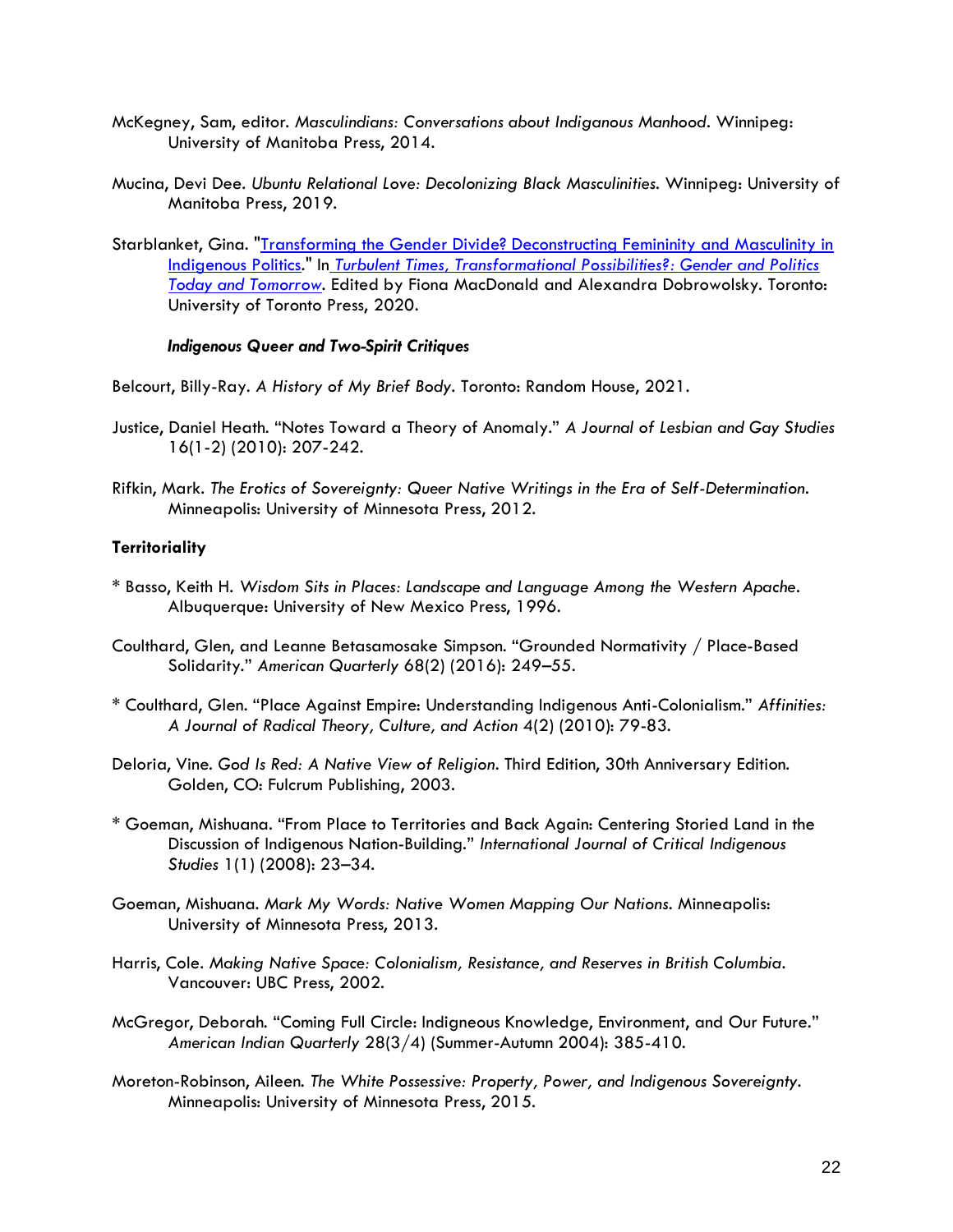- Nadasdy, Paul. "Imposing Territoriality: First Nation Land Claims and the Transformation of Human-Environment Relations in the Yukon." In *Ice Blink: Navigating Northern Environmental History*. Edited by Stephen Bocking and Brad Martin, 1st ed. Calgary: University of Calgary Press, 2017. [3](https://doi.org/10.2307/j.ctv6cfrkx)33–76.
- Nadasdy, Paul. "Boundaries among Kin: Sovereignty, the Modern Treaty Process, and the Rise of Ethno-Territorial Nationalism among Yukon First Nations." *Comparative Studies in Society and History* 54(3) (July 2012): 499–532.
- Pasternak, Shiri. *Grounded Authority: The Algonquins of Barriere Lake Against the State*. Minneapolis: University of Minnesota Press, 2017.
- \* Savage, Candace. *A Geography of Blood: Unearthing Memory from a Prairie Landscape*. Vancouver: Greystone Books, 2012.
- \* Simpson, Leanne Betasamosake. "Land as Pedagogy: Nishnaabeg Intelligence and Rebellious Transformation." *Decolonization: Indigeneity, Education & Society* 3(3) (November 21, 2014).
- Simpson, Leanne. "Theorizing Resurgence from within Nishnaabeg Thought." In *Dancing on Our Turtle's Back: Stories of Nishnaabeg Re-Creation, Resurgence and a New Emergence*. Winnipeg: Arbeiter Ring Publishing, 2011.
- \* Union of BC Indian Chiefs. *Stolen Lands, Broken Promises: Researching the Indian Land Question in British Columbia*, 2nd Edition*.* Vancouver: Union of British Columbia Indian Chiefs, 2005.
- Watts, Vanessa. "Indigenous Place-Thought and Agency Amongst Humans and Non Humans (First Woman and Sky Woman Go On a European World Tour!)" *Decolonization: Indigeneity, Education & Society* 2(1) (May 4, 2013).
- Voth, Daniel; Loyer, Jessie. "Why Calgary isn't Métis Territory: Jigging Towards an Ethic of Reciprocal Visiting." In *Visions of the Heart: Issues Involving Indigenous Peoples in Canada* 5th edition. Eds. Gina Starblanket and David Long with Olive Patricia Dickason. Oxford University Press, 2021.

## **Climate Change and Environmental Justice**

- WEA and NYSHM. *The Violence on the Land, Violence on Our Bodies. Building an Indigenous Response to Environmental Violence*. Toronto: Women's Earth Alliance and Native Youth Sexual Health Network, 2016.
- Whyte, Kyle. "Indigenous Climate Change Studies : Indigenizing Futures, Decolonizing the Anthropocene." *English Language Notes* 55(1) (2017): 153–62.
- Whyte, Kyle. "Too Late for Indigenous Climate Justice: Ecological and Relational Tipping Points." *WIREs Climate Change* 11(1) (2020): e603[.](https://doi.org/10.1002/wcc.603)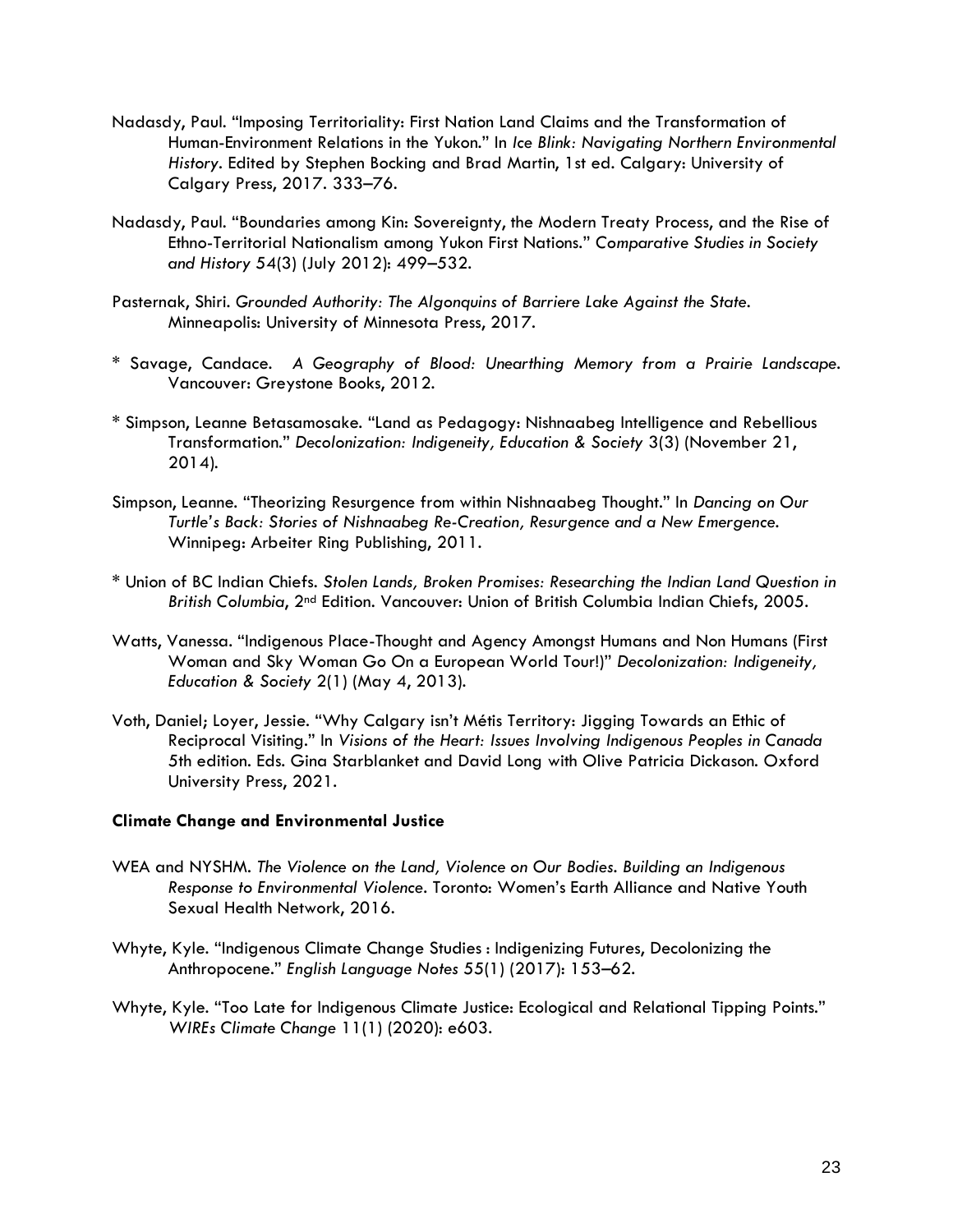#### **Settler Colonialism**

- Coulthard, Glen Sean. *Red Skin, White Masks: Rejecting the Colonial Politics of Recognition*. Minneapolis: University of Minnesota Press, 2014.
- Daschuk, James. *Clearing the Plains: Disease, Politics of Starvation, and the Loss of Aboriginal Life*. Regina: University of Regina Press, 2013.
- Harris, Cole. *A Bounded Land: Reflections on Settler Colonialism in Canada*. Vancouver: UBC Press, 2020.
- Kelley, Robin DG. "The Rest of Us: Rethinking Settler and Native." *American Quarterly* 69(2) (June 2017): 267-276.
- Macoun, Alissa, and Elizabeth Strakosch. "The Ethical Demands of Settler Colonial Theory." *Settler Colonial Studies* 3(2) (2013): 426-433.
- MacDonald, David B. "Genocide in the Indian Residential Schools: Canadian History through the Lens of the UN Genocide Convention." In *Colonial Genocide in Indigenous North America*. Edited by Andrew Woolford, Jeff Benvenuto, and Alexander Laban Hinton. Durham: Duke University Press, 2014. 306-324.
- Nichols, Robert. "Indigeneity and the Settler Contract Today." *Philosophy & Social Criticism* 39(2) (February 2013): 165–8[6.](https://doi.org/10.1177/0191453712470359)
- Nichols, Robert. *Theft Is Property!: Dispossession and Critical Theory*. Durham: Duke University Press Books, 2020.
- Pasternak, Shiri. "Jurisdiction and Settler Colonialism: Where Do Laws Meet?" *Canadian Journal of Law & Society/La Revue Canadienne Droit et Société* 29(2) (August 2014): 145–61.
- Razack, Sherene H. "Colonization: The Good, The Bad and the Ugly." In *Rethinking the Great White North: Race, Nature, and the Historical Geographies of Whiteness in Canada*. Edited by Andrew Baldwin, Laura Cameron, and Audrey Kobayashi. Vancouver: UBC Press, 2011. 264-271.
- Russell, Peter H. *Recognizing Aboriginal Title: The Mabo Case and Indigenous Resistance to English-Settler Colonialism*. University of Toronto Press, 2005.
- Schmidt, Jeremy J. "Dispossession by Municipalization: Property, Pipelines, and Divisions of Power in Settler Colonial Canada." *Environment and Planning C: Politics and Space*, January 27, 2022.
- Simpson, Audra. "The State Is a Man: Theresa Spence, Loretta Saunders and the Gender of Settler Sovereignty." *Theory & Event* 19(4) (2016). Online.
- \* Snelgrove, Corey, Rita Kaur Dhamoon, and Jeff Corntassel. "Unsettling settler colonialism: The discourse and politics of settlers, and solidarity with Indigenous nations." *Decolonization: Indigeneity, Education & Society*, 3(2) (2014): 1-32.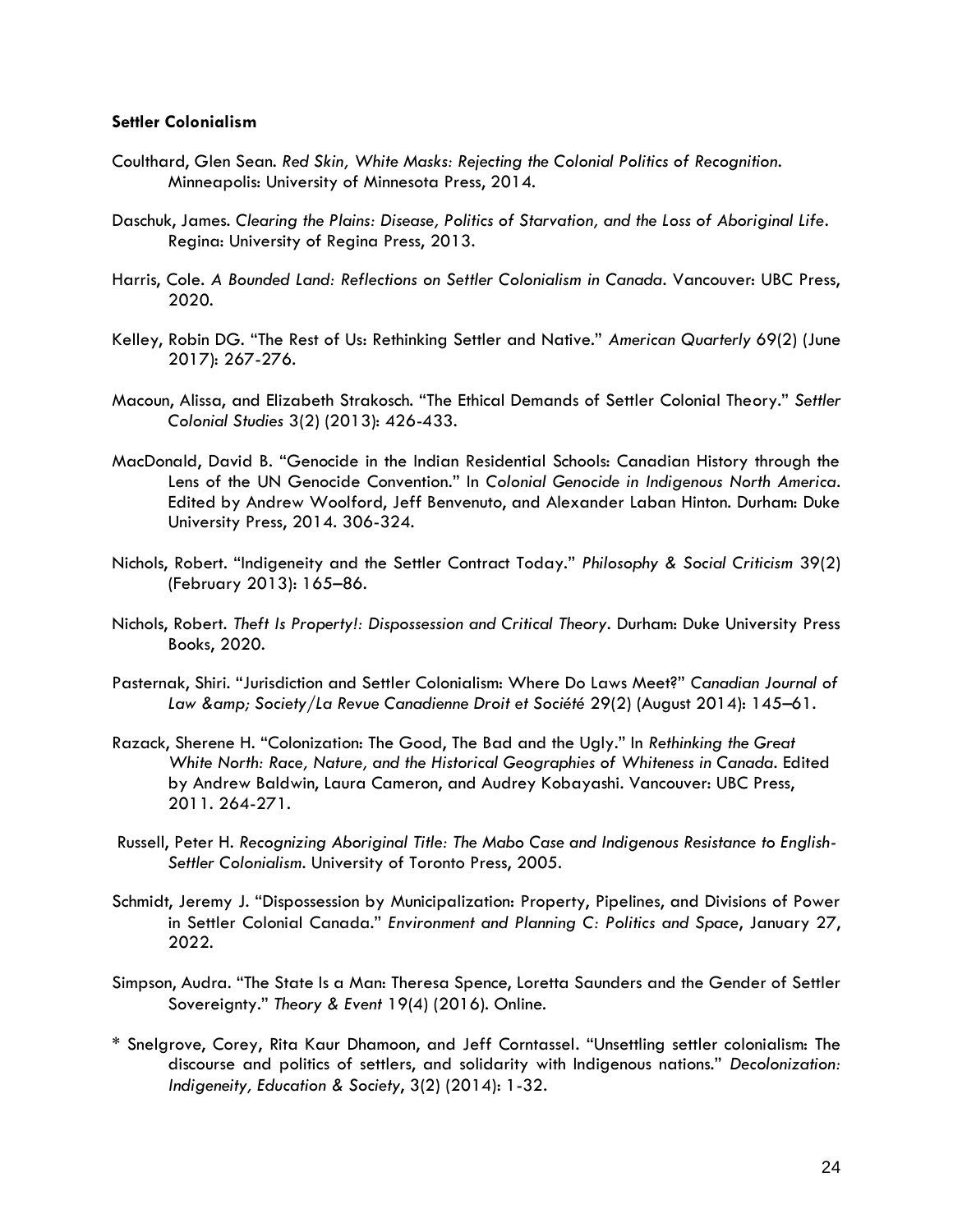- Stark, Heidi Kiiwetinepinesiik. "Criminal Empire: The Making of the Savage in a Lawless Land." *Theory & Event* 19(4) (2016). Online.
- Thobani, Sunera. *Exalted Subjects: Studies in the Making of Race and Nation in Canada*. Toronto: University of Toronto Press, 2007.
- Veracini, Lorenzo. "Introducing: Settler Colonial Studies" *Settler Colonial Studies* 1 (2011): 1-12.
- Wildcat, Matthew. "Fearing social and Cultural Death: Genocide and Elimination in Settler Colonial Canada-An Indigenous Perspective." *Journal of Genocide Research* 17(4) (2015): 391-409.
- \* Wolfe, Patrick. "Settler Colonialism and the Elimination of the Native." *Journal of Genocide Research* 8(4) (2006): 387–409.
- Wolfe, Patrick. *Settler Colonialism and the Transformation of Anthropology : The Politics and Poetics of an Ethnographic Event*. Washington, DC: Cassell, 1999.

## **Settler Capitalism**

- Adams, Howard. *Prison of Grass: Canada from a Native Point of View*. Edmonton: Fifth House Publishers, 1989.
- Altamirano-Jimenez, "Isabel. Free Mining Body Land and the Reproduction of Indigenous Life." In *Turbulent Times, Transformational Possibilities: Gender and Politics Today and Tomorrow*, ed. Fiona MacDonald and Alexandra Dobrowolsky. Toronto: University of Toronto Press, 2020.
- Coulthard, Glen Sean. *Red Skin, White Masks: Rejecting the Colonial Politics of Recognition*. Minneapolis: University of Minnesota Press, 2014.
- \* Coulthard, Glen. "For Our Nations to Live, Capitalism Must Die." Unsettling America. 2013.
- Kuokkanen, Rauna. "From Indigenous Economies to Market-Based Self-Governance: A Feminist Political Economy Analysis." *Canadian Journal of Political Science* 44(2) (2011): 275–297.
- Pasternak, Shiri. "Assimilation and Partition: How Settler Colonialism and Racial Capitalism Co-Produce the Borders of Indigenous Economies." *South Atlantic Quarterly* 119(2) (2020): 301–24.
- Pasternak, Shiri. "How Capitalism Will Save Colonialism: The Privatization of Reserve Lands in Canada." *Antipode* 47(1) (2015): 179-196.
- Pasternak, Shiri, and Tia Dafnos. "How Does a Settler State Secure the Circuitry of Capital?" *Environment and Planning D: Society and Space* 36(4) (2018). 739-757.
- \* Red Nation, The. *The Red Deal: Indigenous Action to Save Our Earth*. Brooklyn, NY: Common Notions, 2021.
- Shipley, Tyler A. *Canada in the World: Settler Capitalism and the Colonial Imagination*. Halifax: Fernwood Publishing, 2020.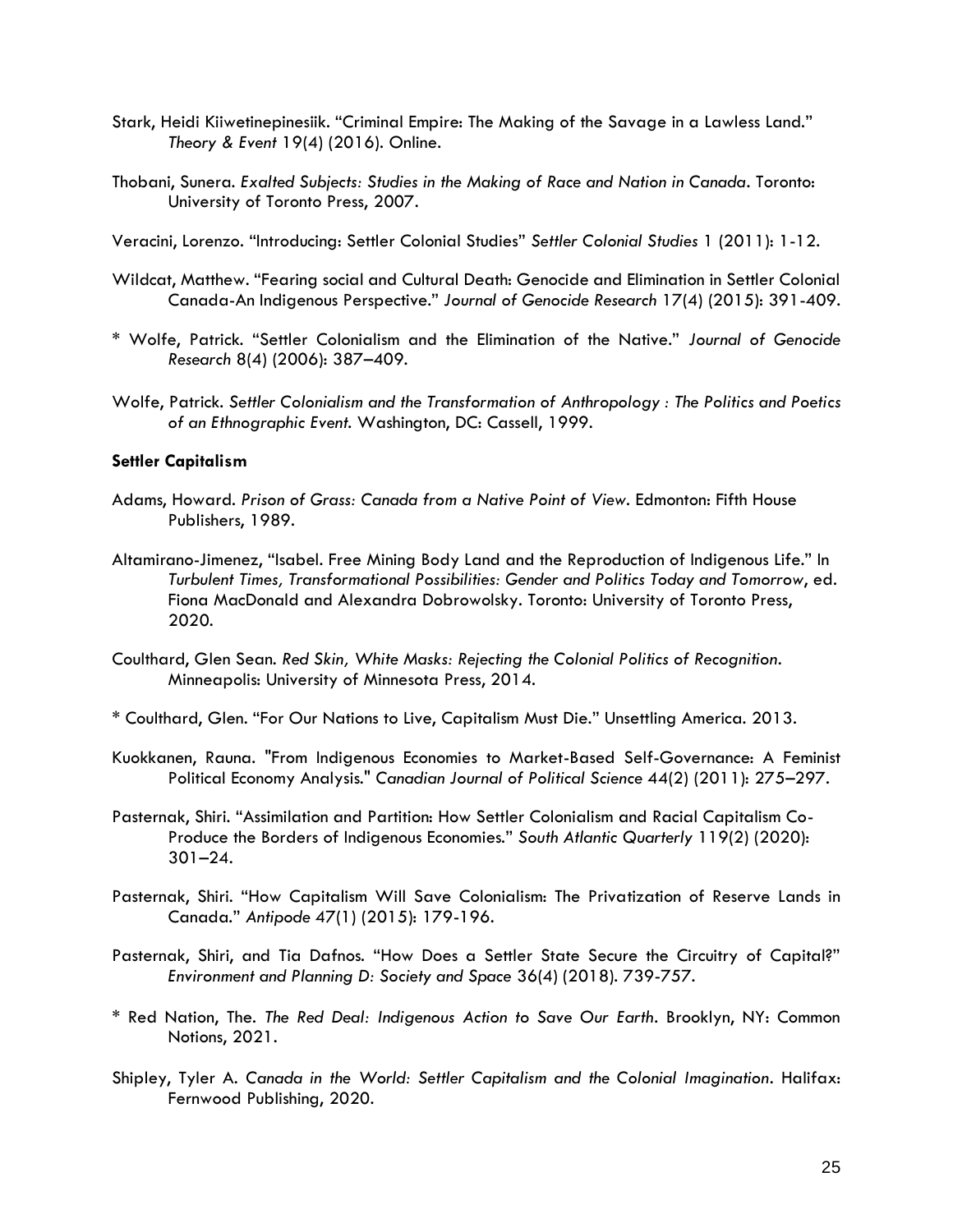- Stanley, Anna. "Aligning against Indigenous Jurisdiction: Worker Saving, Colonial Capital, and the Canada Infrastructure Bank." *Environment and Planning D: Society and Space* 37(6) (2019): 1138-1156.
- Toews, Owen. *Stolen City: Racial Capitalism and the Making of Winnipeg*. Winnipeg: Arbeiter Ring Publishing, 2018.

#### **Colonization as Gender- and Sex-Based Violence**

- \*Amnesty International. *Stolen Sisters: A Human Rights Response to Discrimination and Violence against Indigenous Women in Canada*. 2004.
- \*Deer, Sarah. *The Beginning and End of Rape: Confronting Sexual Violence in Native Americ*a. Minneapolis: University of Minnesota Press, 2015.
- Eberts, Mary. "Victoria's Secret: How to Make Population of Prey." In *Indivisible: Indigenous Human Rights.* Edited by Joyce Green. Halifax: Fernwood Publishing, 2014. 144-165.
- Kuokkanen, Rauna. "Confronting Violence: Indigenous Women, Self-Determination and International Human Rights." In *Indivisible: Indigenous Human Rights*. Edited by Joyce Green. Halifax: Fernwood Publishing, 2014. 126-143.
- Razack, Sherene H. "Gendered Racial Violence and Spatialized Justice: The Murder of Pamela George." In *Race, Space and the Law: Unmapping a White Settler Society.* Edited by Sherene H Razack. Toronto: Between the Lines, 2008. 121-156
- Simpson, Audra. "The State Is a Man: Theresa Spence, Loretta Saunders and the Gender of Settler Sovereignty." *Theory & Event* 19(4) (October 12, 2016). Online.
- Snyder, Emily, Val Napoleon, and John Borrows. "Gendered Violence: Resources from Indigenous Legal Orders," *UBC Law Review* 48(1) (2015): 593-655.

#### **Race, Anti-Racism and Racialization**

- Bhandar, Brenna. *Colonial Lives of Property: Law, Land, and Racial Regimes of Ownership*. Durham: Duke University Press, 2018.
- Chang, David A. *The Color of the Land: Race, Nation, and the Politics of Landownership in Oklahoma, 1832-1929*. Chapel Hill: University of North Carolina Press, 2010.
- Day, Iyko. *Alien Capital: Asian Racialization and the Logic of Settler Colonial Capitalism*. Durham: Duke University Press, 2016.
- Dhamoon, Rita. *Identity/Difference Politics: How Difference is Produced, and Why it Matters.* Vancouver: UBC Press, 2009.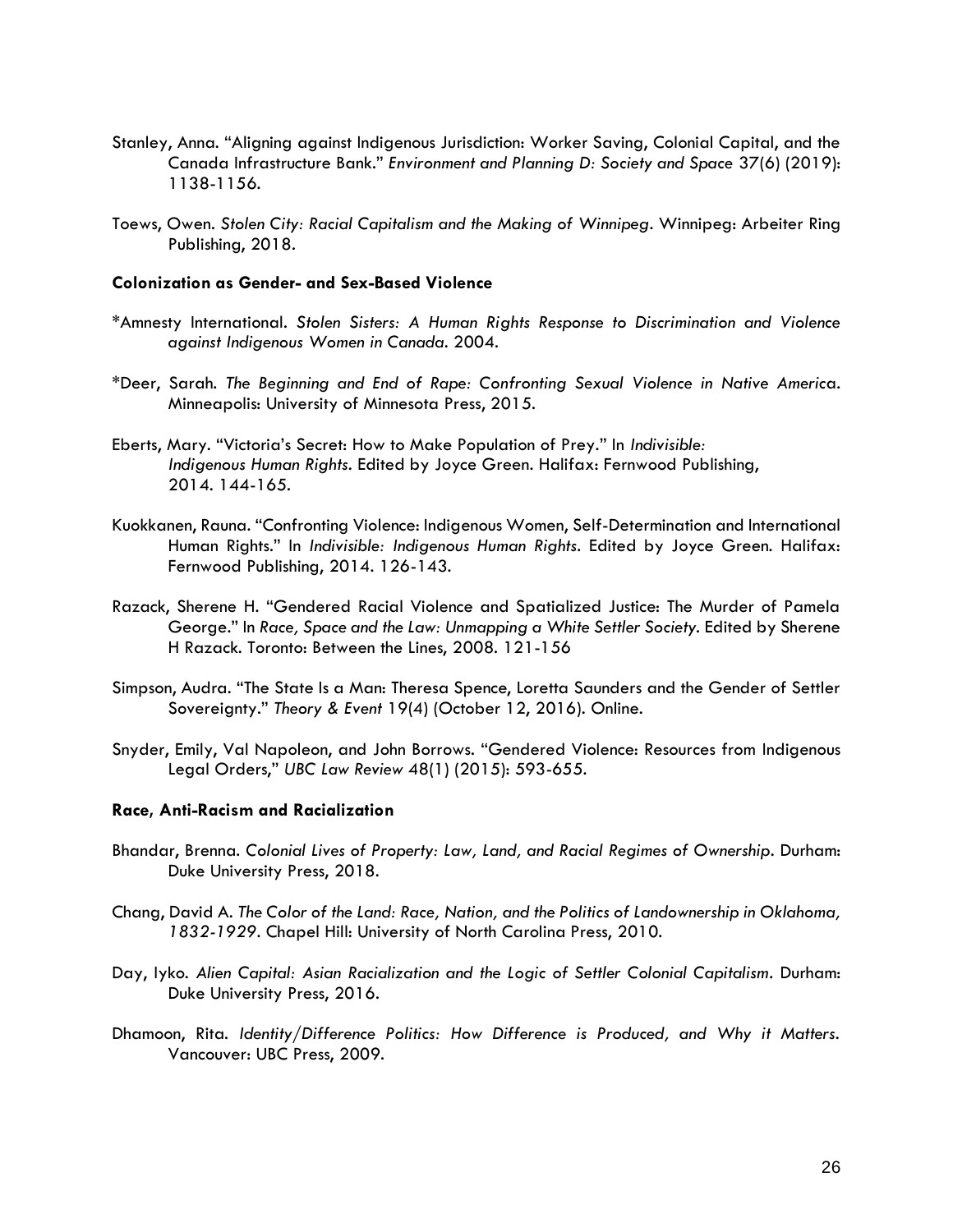- Dhamoon, Rita and Yasmeen Abu-Laban. "Dangerous (Internal) Foreigners and Nation-Building: The Case of Canada." *International Political Science Review* 30(2) (2009): 163-183.
- Forbes, Jack D. *Africans and Native Americans: The Language of Race and the Evolution of Red-Black Peoples*, 2nd Edition. Chicago: University of Chicago Press, 1993 [1988].
- King, Tiffany Lethabo. *The Black Shoals: Offshore Formation of Black and Native Studies*. Durham: Duke University Press, 2019.
- King, Tiffany Lethabo, Jenell Navarro, and Andrea Smith, editors. *Otherwise Worlds: Against Settler Colonialism and Anti-Blackness*. Durham: Duke University Press, 2020.
- LaRocque, Emma. *Defeathering the Indian*. Ottawa: Book Society of Canada, 1975.
- LaRocque, Emma. *When the Other is Me: Native Resistance Discourse 1850-1990*. Winnipeg: University of Manitoba Press, 2010.
- Nath, Nisha. "Defining Narratives of Identity in Canadian Political Science: Accounting for the Absence of Race." *Canadian Journal of Political Science* 44(1) (March 2011): 161-193.
- \* Phung, Melissa. "Are People of Colour Settler Too?" In *Cultivating Canada: Reconciliation through the Lens of Cultural Diversity*. Edited by Ashok Mathur, Jonathan Dewar, and Mike DeGagné. Ottawa: Aboriginal Healing Foundation, 2011.
- Stevenson, Allyson. *Intimate Integration: A History of the Sixties Scoop and the Colonization of Indigenous Kinship*. Toronto: University of Toronto Press, 2020.
- Wolfe, Patrick. "Land, Labor, and Difference: Elementary Structures of Race." *The American Historical Review* 106(3) (June 2001): 866-905.

## **Indigenous Methodologies**

- \* Absolon, Kathleen E. *Kaandossiwin: How We Come to Know*. Halifax: Fernwood Publishing, 2011.
- Archibald, Jo-ann. *Indigenous Storywork: Educating the Heart, Mind, Body, and Spirit*. Vancouver: UBC Press, 2008.
- Friedland, Hadley and Val Napoleon. "Gathering the threads: developing a methodology for researching and rebuilding Indigenous legal traditions." *Lakehead Law Journal* 1(1) (2015): 16-44.
- Grande, Sandy. *Red Pedagogy: Native American Social and Political Thought*. Lanham: MD Rowman & Littlefield Publishers, 2004.
- Hunt, Dallas. "Nikîkîwân 1: Contesting Settler Colonial Archives through Indigenous Oral History." *Canadian Literature* 230/231 (Autumn 2016): 25-42.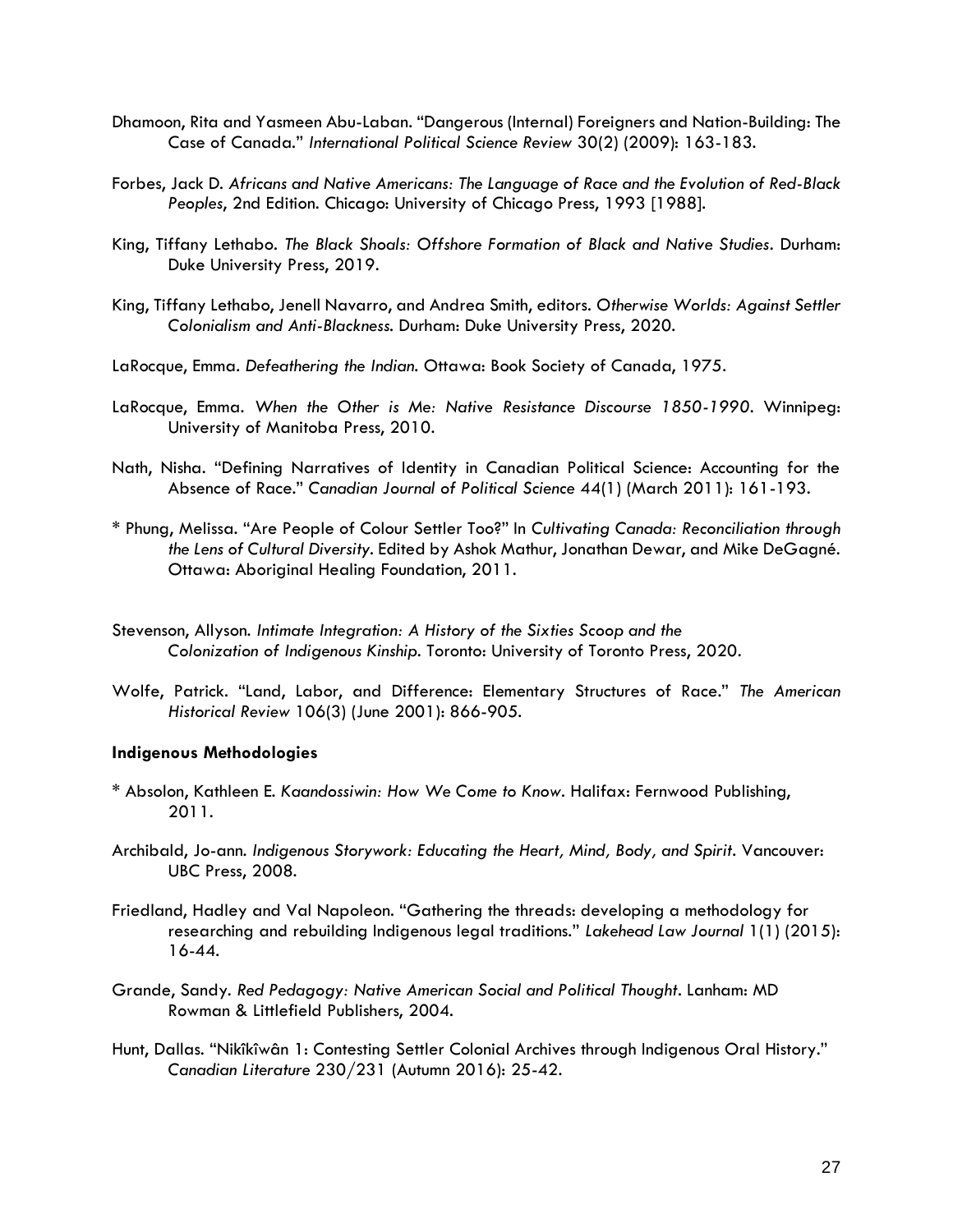- Jobin, Shalene. "Double-Consciousness and Nehiyawak (Cree) Perspectives: Reclaiming Indigenous Women's Knowledge." In *Living on the Land: Indigenous Women's Understanding of Place*. Edited by Nathalie Kermoal, Isabel Altamirano-Jiménez, and Nathalie Kermoal. Edmonton, AB: Athabasca University Press, 2016.
- \* Kovach, Margaret. *Indigenous Methodologies: Characteristics, Conversations, and Contexts*. 2nd ed. Toronto: University of Toronto Press, 2021.
- Simpson, Leanne Betasamosake. "Land as Pedagogy: Nishnaabeg Intelligence and Rebellious Transformation." *Decolonization: Indigeneity, Education & Society* 3(3) (November 21, 2014). [O](http://decolonization.org/index.php/des/article/download/22170)nline.
- Smith, Linda Tuhiwai. *Decolonizing Methodologies: Research and Indigenous Peoples*. New York: Zed Books, 1999.
- [Starblanket, Gina](https://poli.ucalgary.ca/manageprofile/profiles/1-8647471). ["Complex Accountabilities: Deconstructing "the Community" and Engaging](https://poli.ucalgary.ca/manageprofile/research/publications/view/1-9782742)  [Indigenous Feminist Research Methods](https://poli.ucalgary.ca/manageprofile/research/publications/view/1-9782742)." *American Indian Culture and Research Journal* 42(4) (2019): 1-15.
- Tuck, Eve and K. Wayne Yang. "Unbecoming claims: Pedagogies of refusal in qualitative research." *Qualitative Inquiry* 20(6) (2014): 811‐818.
- Walter, Maggie and Chris Andersen. *Indigenous Statistics: A Quantitative Research Methodology*. Walnut Creek, CA: Left Coast Press, 2013.
- \* Wildcat, Matthew, Mandee McDonald, Stephanie Irlbacher-Fox, and Glen Coulthard. "Learning from the Land: Indigenous Land Based Pedagogy and Decolonization." *Decolonization: Indigeneity, Education & Society* 3(3) (December 1, 2014[\).](http://decolonization.org/index.php/des/article/download/22248) Online.
- \* Wilson, Shawn. *Research is Ceremony: Indigenous Research Methods*. Halifax: Fernwood Publishing, 2009.

## **Critiquing Political Science**

- Abu-Laban, Yasmeen. "Narrating Canadian Political Science: History Revisited." *Canadian Journal of Political Science* 50(4) (2017): 895-919.
- Allard-Tremblay, Yann, and Elaine Coburn. "The Flying Heads of Settler Colonialism; or the Ideological Erasures of Indigenous Peoples in Political Theorizing." *Political Studies* (June 9, 2021). Online.
- Bruyneel, Kevin. "Social Science and the Study of Indigenous People's Politics." In *Oxford Handbook of Indigenous People's Politics*. Edited by José Antonio Lucero, Dale Turner, and Donna Lee VanCott. Oxford: Oxford University Press, 2014.
- Ferguson, Kennan. "Why Does Political Science Hate American Indians?" *Perspectives on Politics* 14(4) (December 2016): 1029–38.